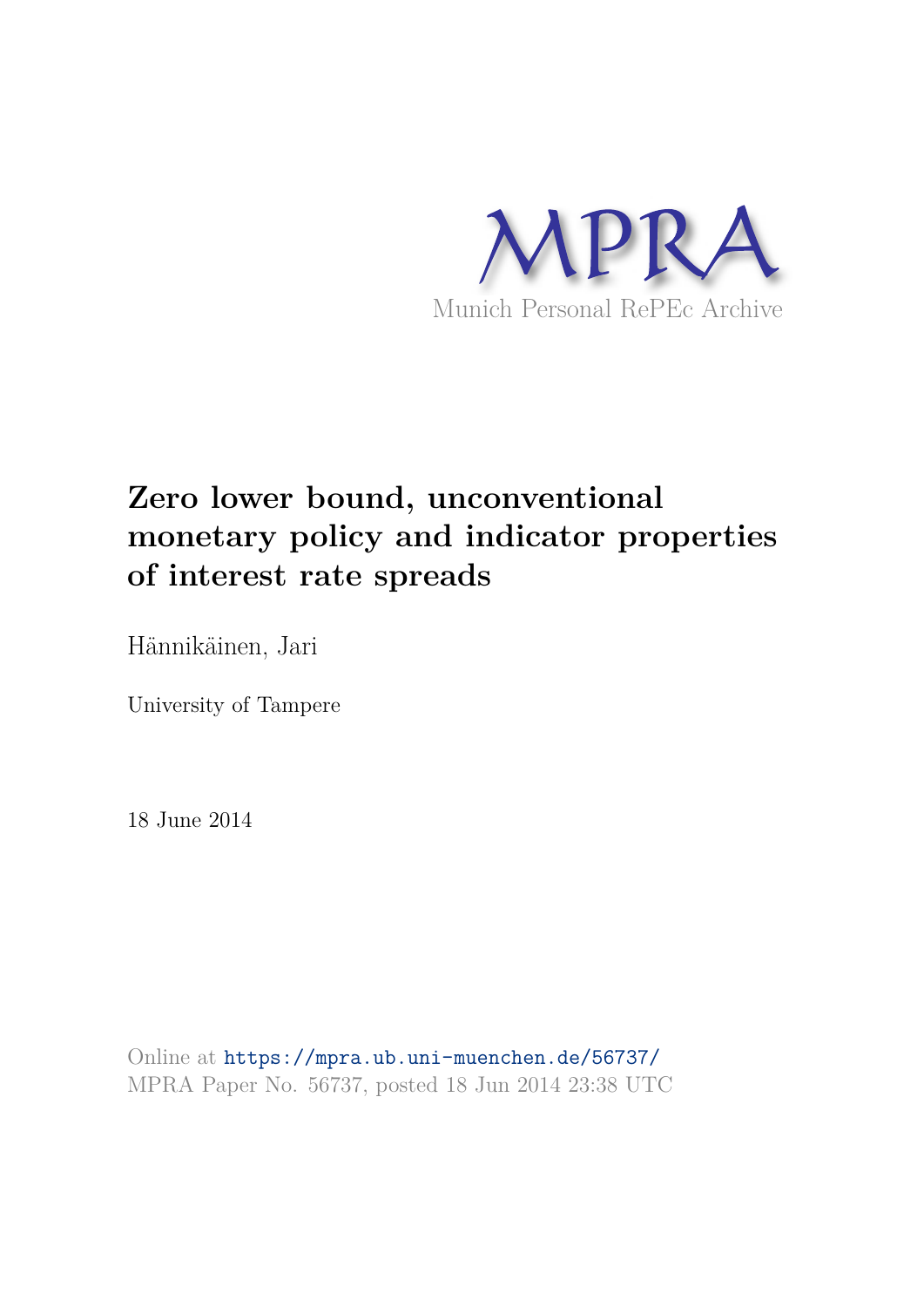

## TAMPERE ECONOMIC WORKING PAPERS NET SERIES

ZERO LOWER BOUND, UNCONVENTIONAL MONETARY POLICY AND INDICATOR PROPERTIES OF INTEREST RATE SPREADS

Jari Hännikäinen

Working Paper 95 June  $2014$ 

#### SCHOOL OF MANAGEMENT

FI-33014 UNIVERSITY OF TAMPERE, FINLAND

ISSN 1458-1191 ISBN 978-951-44-9525-0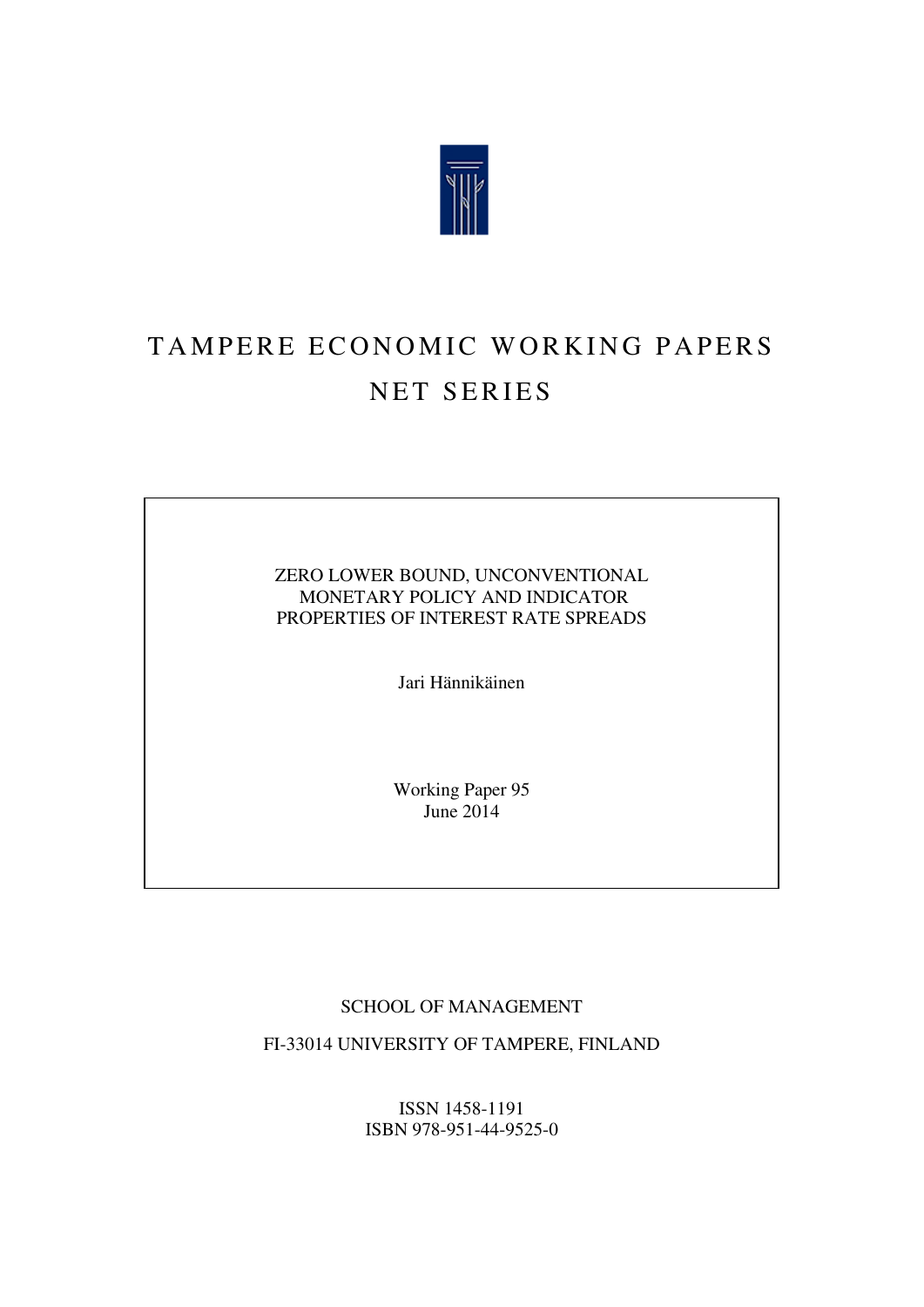# Zero lower bound, unconventional monetary policy and indicator properties of interest rate spreads<sup>∗</sup>

Jari Hännikäinen<sup>†</sup>

June 2014

#### Abstract

This paper re-examines the out-of-sample predictive power of interest rate spreads when the short-term nominal rates have been stuck at the zero lower bound and the Fed has used unconventional monetary policy. Our results suggest that the predictive power of some interest rate spreads have changed since the beginning of this period. In particular, the term spread has been a useful leading indicator since December 2008, but not before that. Credit spreads generally perform poorly in the zero lower bound and unconventional monetary policy period. However, the mortgage spread has been a robust predictor of economic activity over the 2003–2014 period.

Keywords: business fluctuations, forecasting, interest rate spreads, mone-

tary policy, zero lower bound, real-time data

JEL codes: C53, E32, E44, E52, E58

<sup>∗</sup> I would like to thank Kari Heimonen, Heikki Kauppi, Petri Kuosmanen, Markku Lanne, Jani Luoto, Henri Nyberg, Jukka Pirttilä, Jari Vainiomäki, Juuso Vataja and seminar participants in Helsinki, Tampere and Jyväskylä for helpful comments and discussions. Financial support from FDPE is gratefully acknowledged. All mistakes are mine.

<sup>†</sup>School of Management, University of Tampere, Finland E-mail: jari.hannikainen@uta.fi Phone: +358 50 318 5975 Fax: +358 3 3551 7214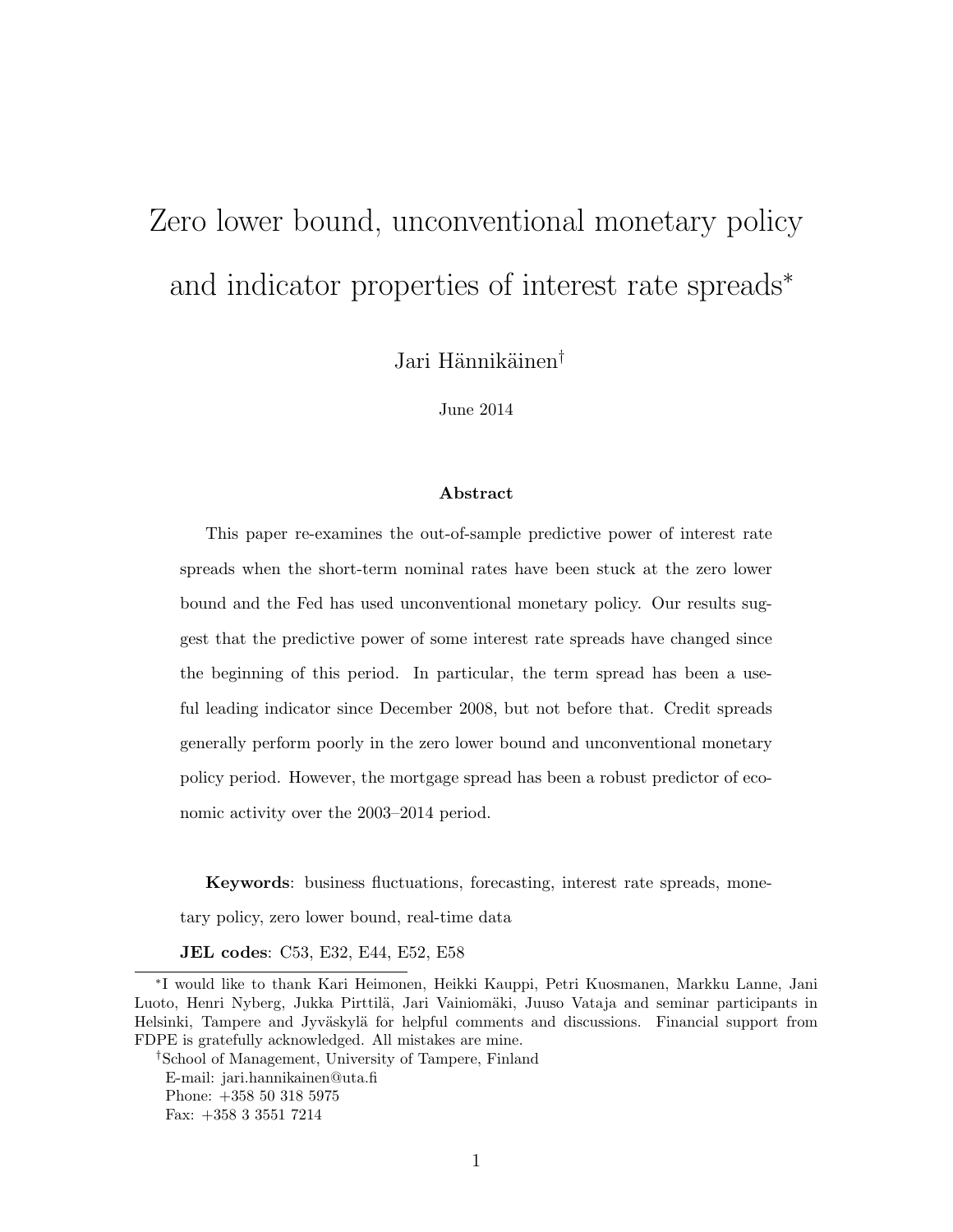### 1. Introduction

The empirical literature focusing on forecasting U.S. real macroeconomic variables has found that interest rate spreads have substantial predictive power for future economic activity. In particular, the term spread, i.e., the difference between the yields on long-term and short-term Treasury securities, has been identified as one of the most informative leading indicators (see, e.g., Stock and Watson, 2003). The term spread has predictive power because it is an indicator of the stance of monetary policy, which is an important driver of business cycles. The relationship between the term spread and future output growth is positive, i.e., higher spread indicates higher future growth.

The previous literature has also documented that various credit spreads contain significant information about subsequent real activity (see, e.g., Bernanke, 1990; Bernanke and Blinder, 1992; Friedman and Kuttner, 1992, 1998; Gertler and Lown, 1999; Mody and Taylor, 2003; Gilchrist et al., 2009; Gilchrist and Zakrajšek, 2012; Faust et al., 2013). Credit spread means either the difference between the yields on various corporate bonds and government bonds of comparable maturity or the difference between the yields on two private debt instruments differing with respect to their rating categories. Credit spreads are informative about future activity because they are indicators of changes in the supply of credit and market participants' expectations of default. They are also, at least to some extent, indicators of an effective monetary policy because the central bank's actions affect the supply of credit and the likelihood of defaults.

The predictive power of interest rate spreads varies over time. For example, it is a well-known fact that the ability of the term spread to forecast future economic activity has diminished since the mid-1980s (Stock and Watson, 2003 and the references cited therein). The changes in the predictive content of the term spread often correspond closely to major changes in the conduct of monetary policy (Estrella et al., 2003; Giacomini and Rossi, 2006; Bordo and Haubrich, 2008). Therefore, regime shifts in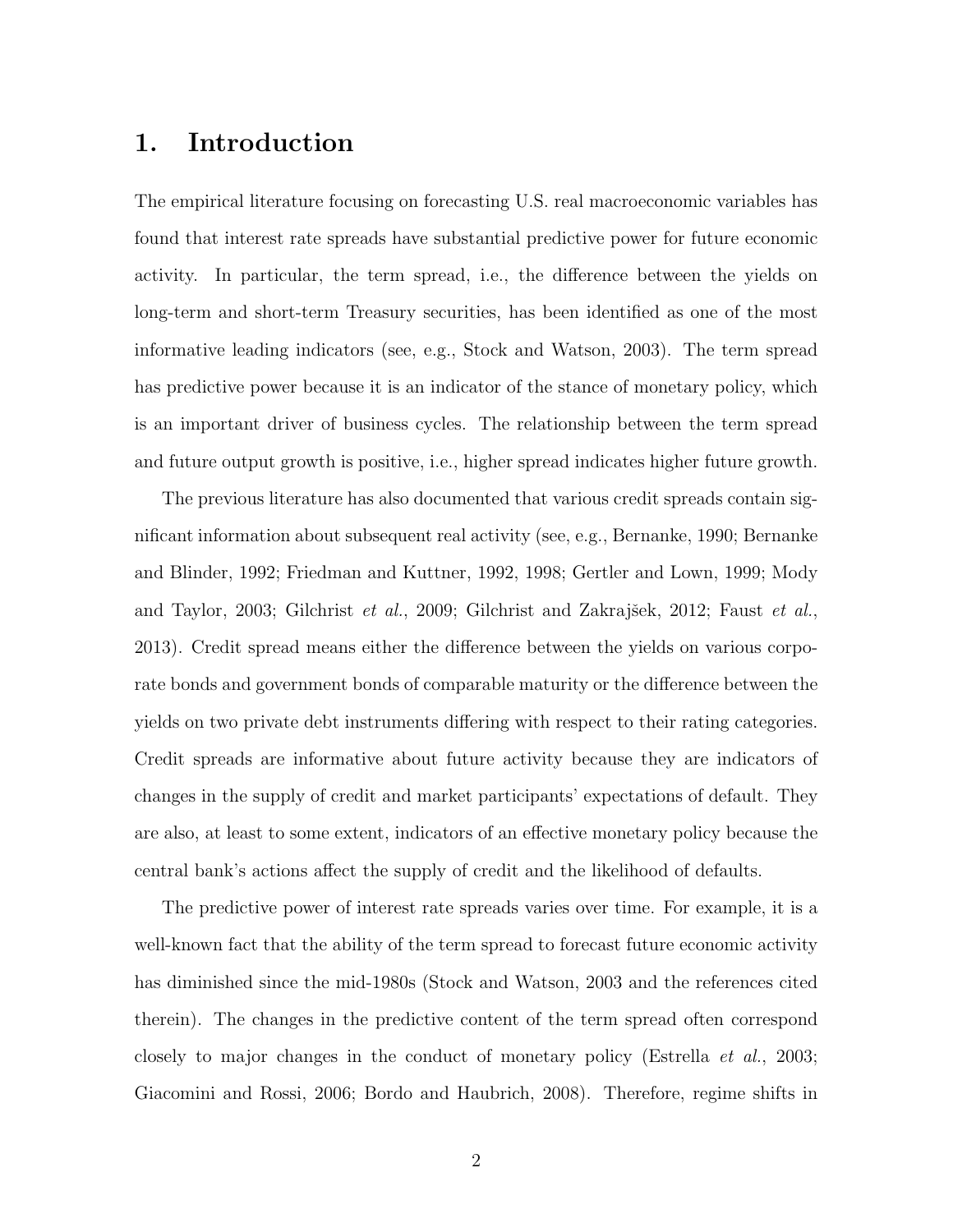monetary policy are potentially important for the predictive power of the term spread. Similarly, because credit spreads are, at least to some extent, indicators of the stance of monetary policy, changes in monetary policy may also affect their predictive ability.

The financial crisis in 2008 changed the Fed's monetary policy altogether. Prior to the crisis the federal funds rate – the Fed's traditional monetary policy instrument – was well above zero. Since December 2008, the federal funds rate has been essentially stuck at the zero lower bound (ZLB). Figure 1 demonstrates this fundamental change in monetary policy by plotting ten-year and one-year Treasury rates and the federal funds rate from 2000 through 2014. Although the federal funds rate has been at the lower bound of zero<sup>1</sup>, the recovery from the crisis has been slow. Therefore, the Fed has started to use unconventional monetary policies. The Fed has launched asset purchase programs, often referred to as quantitative easing, and used forward guidance. The aim of these two unconventional policies is to lower long-term rates and hence boost economic activity.

The fundamental change in monetary policy since December 2008 is potentially important for the predictive power of interest rate spreads for several reasons. First, in the non-ZLB environment, the term spread correlates negatively with the short-term rate and is uncorrelated with the long-term rate (see Table 2). In contrast, when the short-term rate is fixed at or near zero, the term spread fluctuates essentially one-forone with the long-term rate. Second, related to the first reason, the possible values of the term spread are restricted when the short-term rate is fixed at the ZLB. In the non-ZLB period, when both the short-term and long-term rates fluctuate, the term spread can be negative, zero, or positive. When the short-term rate is fixed at or near zero, the term spread equals the long-term rate and can thus have only non-negative values. Third, as discussed in Krippner (2013), the term spread is a directionally misleading measure of the stance of monetary policy in ZLB/unconventional monetary policy

<sup>&</sup>lt;sup>1</sup>Investors always have the option of holding cash, so interest rates cannot be reduced below zero.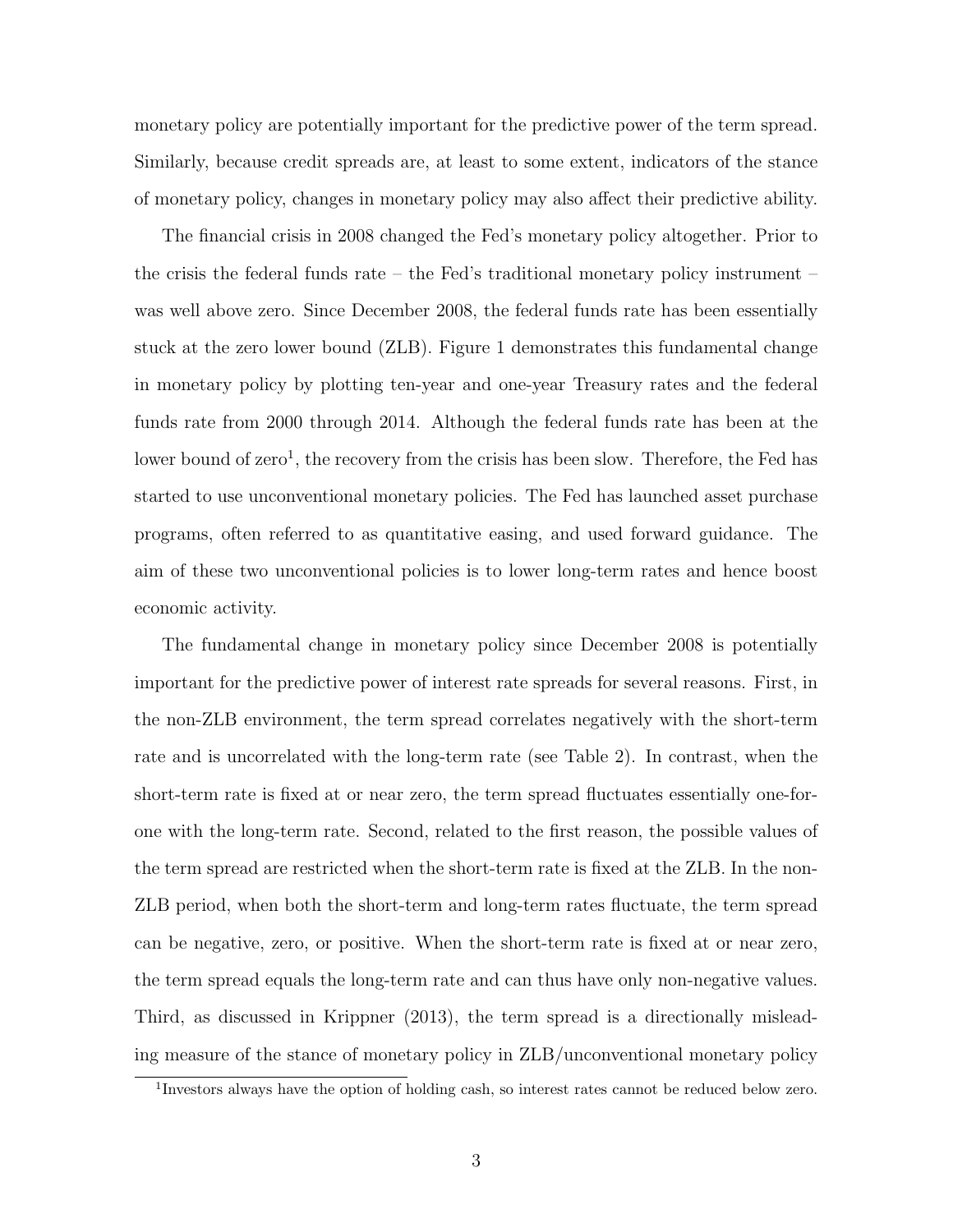environments. Tight monetary policy periods in non-ZLB/conventional monetary policy environments have corresponded with low values of the term spread. However, in the ZLB/unconventional monetary policy environment since December 2008, the term spread decreases because the long-term rate falls while the short-term rate remains essentially fixed at the zero level. Hence, the decreasing spread could be misinterpreted as a tightening of monetary policy when actually the use of unconventional methods substantially eases monetary policy. Fourth, the long-term rate depends on the entire path of expected future short-term rates. Hence, if the short-term rates are assumed to be at the zero level for a sufficiently long period, the ZLB constraint on short-term rates should also affect the behavior of the long-term rates. However, Swanson and Williams (2014) find that, for instance, the ten-year Treasury rate was essentially unconstrained by the zero bound throughout 2008-2010. Since late 2011, the sensitivity of the ten-year Treasury rate to macroeconomic news has fallen, indicating that the long-term rate has been affected by the  $ZLB$ .<sup>2</sup> This finding suggests that the predictive ability of interest rate spreads depending on the long-term Treasury rate might have changed since the onset of the ZLB/unconventional monetary policy period.

The short-term rates in the U.S. have been effectively constrained by the ZLB only in the 1930s and since 2008. Although very low interest rates have been rare, Bernanke et al. (2004) and Chung et al. (2012) argue that the ZLB restriction is nowadays much more likely to become binding than in the past. The primary reason for this is the change in the way central banks conduct monetary policy. Modern central banks have adopted an inflation target and are thus committed to keeping inflation at a low level. Low and less volatile inflation has in turn allowed for lower interest rates. Low inflation and interest rates increase the probability that negative shocks will force the central bank to lower the short-term rate to the ZLB. As a consequence, we believe that

<sup>2</sup>Swanson and Williams (2014) offer two explanations for their findings. Until late 2011, market participants expected that the Fed would raise the short-term rate from zero within a few quarters, which minimized the effect of the ZLB on long-term Treasury rates. On the other hand, the unconventional monetary policy actions have helped offset the effects of the ZLB on long-term rates.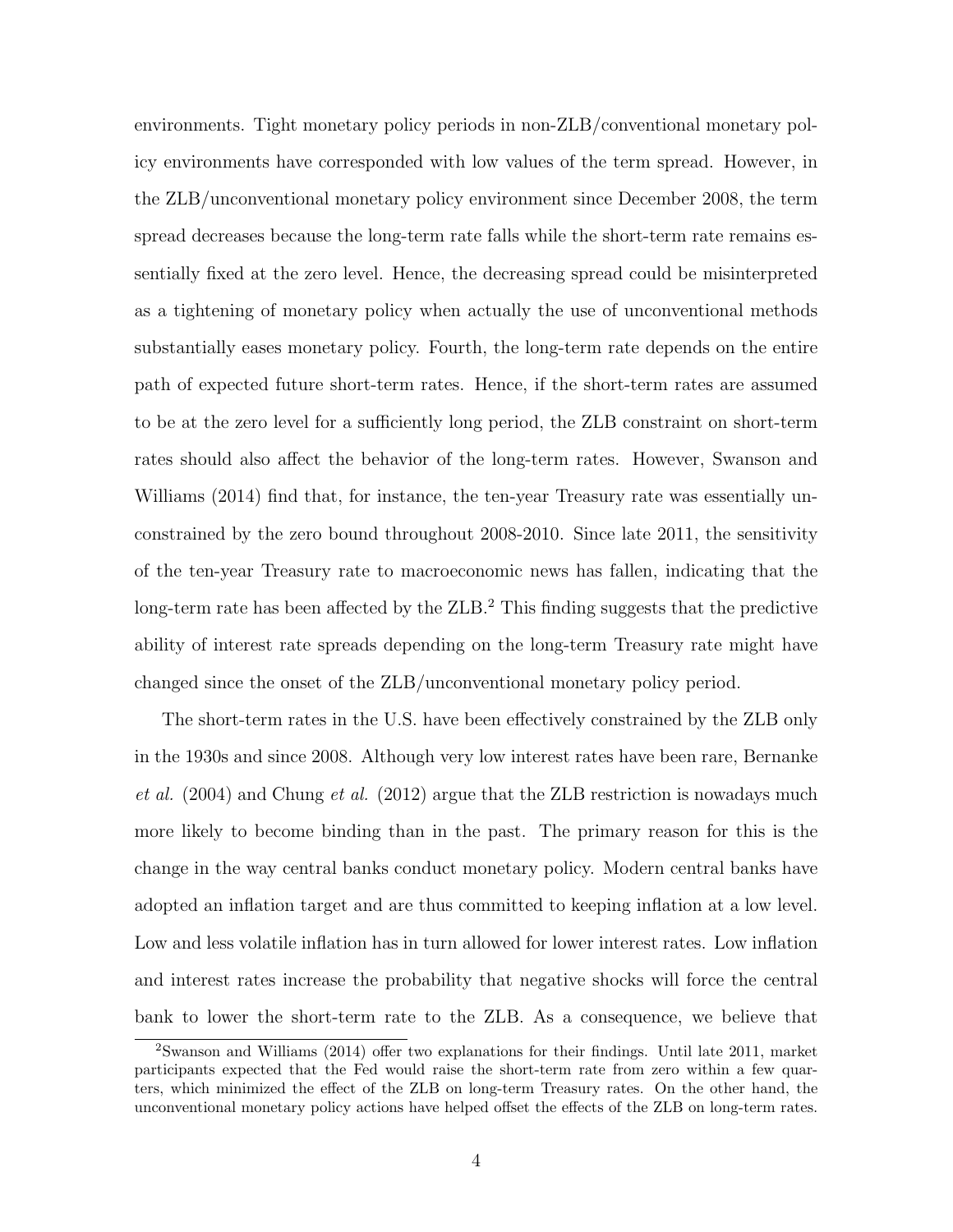empirical study of the leading indicator properties of interest rate spreads when the ZLB restriction is binding is highly worthwhile.

In this paper, we examine whether the ZLB and unconventional monetary policy has affected the real-time out-of-sample predictive power of the term spread and a set of credit spreads for U.S. industrial production. The main finding from this study is that the predictive content of the term spread has changed since the beginning of the ZLB/unconventional monetary policy period. We find that the term spread does not contain predictive power for future economic activity in non-ZLB/conventional monetary policy environments. However, the term spread is a useful leading indicator in the ZLB/unconventional monetary policy period. Thus, our results support the view that changes in monetary policy affect the predictive ability of the term spread (see Estrella, 2005). The results also indicate that the mortgage spread (i.e., the difference between the 30-year mortgage rate and ten-year Treasury bond rate) is a particularly informative leading indicator. It is a robust predictor of industrial production growth across a variety of sample periods and forecast horizons. The mortgage spread systematically contains predictive power in our real-time forecasting exercise both in the non-ZLB/conventional monetary policy and ZLB/unconventional monetary policy periods.

The remainder of the paper is organized as follows. In Section 2, we describe the econometric methodologies. Section 3 presents the empirical results, and Section 4 contains concluding remarks.

#### 2. Methodology

In this section, we briefly describe the econometric methodologies used in this paper. The purpose of this study is to examine whether different spreads forecast future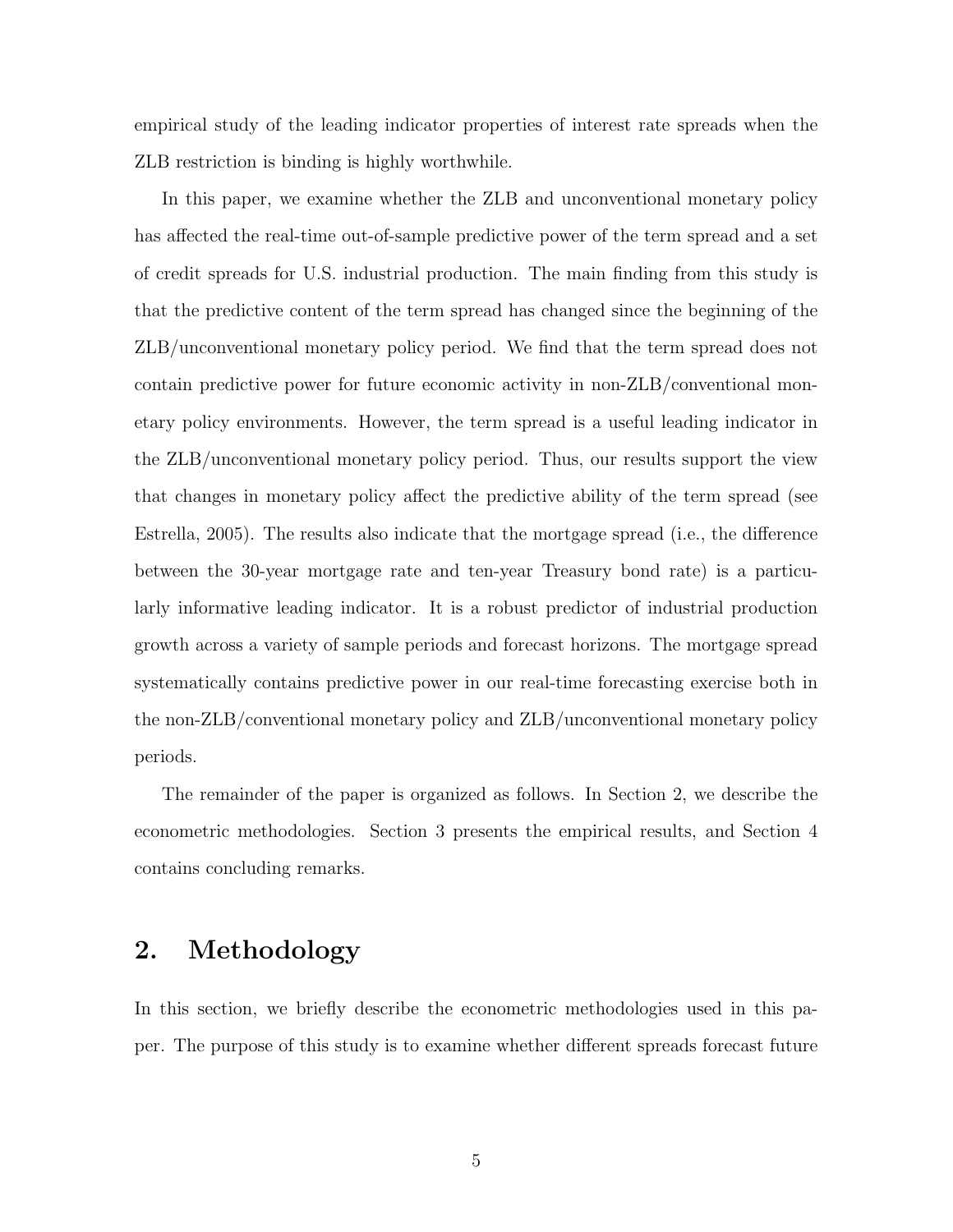economic activity in the ZLB/unconventional monetary policy period.<sup>3</sup> In order to analyze this question, we follow Stock and Watson (2003), Rossi (2013), and Ng and Wright  $(2013)$  and estimate the following linear, horizon-specific h-step ahead regression model:

$$
Y_{t+h}^h = \beta_0 + \sum_{i=0}^p \beta_{1i} X_{t-3i} + \sum_{j=0}^q \beta_{2j} Y_{t-j} + u_{t+h}^h, \qquad t = 1, ..., T
$$
 (1)

where the dependent variable and the lagged dependent variable are

 $Y_{t+h}^h = (1200/h)ln(IP_{t+h}/IP_t)$  and  $Y_{t-j} = 400ln(IP_{t-3j-1}/IP_{t-3j-4})$ , respectively,  $IP_t$  is the industrial production at month  $t^4$ ,  $X_t$  is the candidate predictor, and  $u_{t+h}^h$ is an error term.<sup>5</sup> The forecast horizon h is chosen such that we forecast economic activity one, two, three, and four quarters ahead (i.e.,  $h = 3,6,9,12$ ). The forecasting regression (1) is estimated by OLS.

We evaluate the forecasting performance of various interest rate spreads using a realtime out-of-sample forecasting exercise. We follow the procedure proposed by Stock and Watson (2003) and allow the lags of  $Y_t$  to vary between zero and four and the lags of  $X_t$  to vary between one and four in the forecasting model (1) (so we have 20 different models for each interest rate spread). At each forecast origin, the model with the lowest Bayesian information criteria (BIC) is chosen. Unlike Stock and Watson (2003), we use a rolling estimation scheme. This estimation scheme is more appropriate for our

<sup>3</sup>Monthly industrial production is used to gauge the state of the economy. The most frequently used measure of economic activity in the previous literature is the quarterly GDP. In our case, the number of observations is important because the ZLB/unconventional monetary policy period is relatively short (running from December 2008 to March 2014). Therefore, monthly industrial production is more appropriate for our purposes.

<sup>4</sup>The one month publication lag in the industrial production series is taken into account. We use quarterly lags instead of monthly lags because we want to include information from the latest year to the forecasting regression and still keep the model relatively parsimonious.

<sup>5</sup>Alternatively, we could use univariate regression equations including only current and lagged values of the candidate predictor as regressors. However, this approach has an important shortcoming: the industrial production series is serially correlated and thus its own past values are themselves useful predictors. By including the lagged values of the dependent variable, we consider the marginal predictive power of the spreads, i.e., whether they have predictive content for  $Y_{t+h}^h$  when its own past values  $Y_t$  are already taken into account.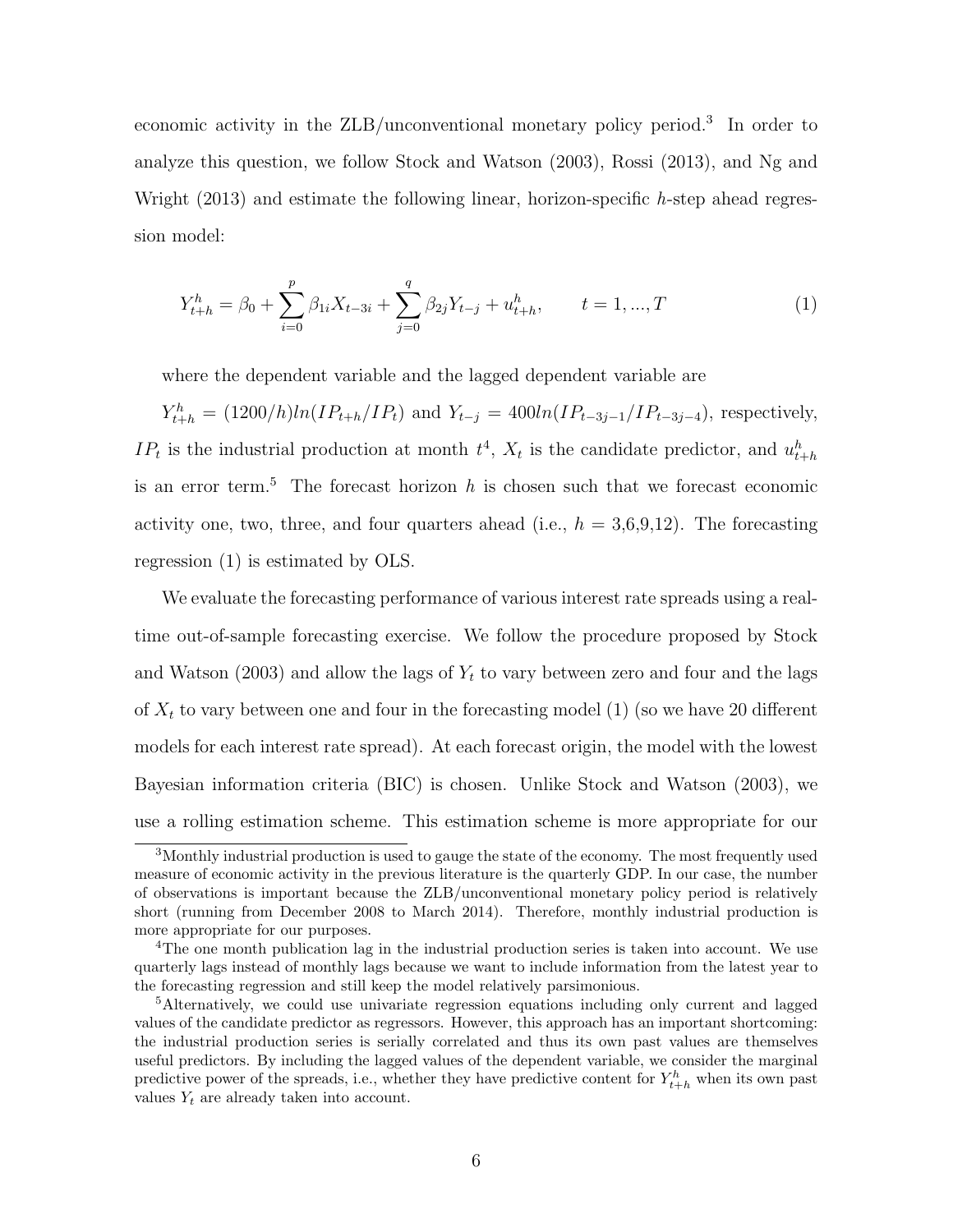purposes than a recursive scheme for two reasons. First, as Giacomini and White (2006) point out, when the forecasting model is misspecified, it is often the case that a limited memory estimator provides more reliable forecasts than an expanding window estimator. Second, tests of equal predictive ability (discussed below) require limited memory estimators and thus rule out the recursive estimation scheme.

A standard way to quantify out-of-sample forecast performance is to compute the mean squared forecast error (MSFE) of a candidate forecast relative to a benchmark. Because the growth rate of industrial production is serially correlated and thus its own past values are themselves informative about future industrial production growth, it is natural to use an autoregressive (AR) model as a benchmark. The results from the literature indicate that it is relatively hard to outperform the AR benchmark (see, e.g., Stock and Watson, 2003; Elliott and Timmermann, 2008; Rossi, 2013). For the benchmark model, we consider lags between one and four and again choose the optimal lag length at each forecast origin with the BIC. If the relative MSFE is less than one, the model with the spread has produced more accurate forecasts than the AR benchmark. This implies that the spread contains marginal predictive power. However, the difference in the predictive content might not be statistically significant. The relative MSFE could be less than one simply because of sampling variability. Thus, we need more formal test procedures for deciding which spreads contain predictive power.

In our setting, forecast evaluation is complicated by the fact that both the model using the spread and the benchmark model have a recursive BIC lag length selection. This implies that we might possibly use both nested and non-nested models when generating a sequence of out-of-sample forecasts. The Giacomini and White (2006) test of equal conditional predictive ability and test of equal unconditional predictive ability allow the comparison of both nested and non-nested models as well as models that change from time to time and are thus appropriate for our purposes.

The test of equal unconditional predictive ability tests the null hypothesis that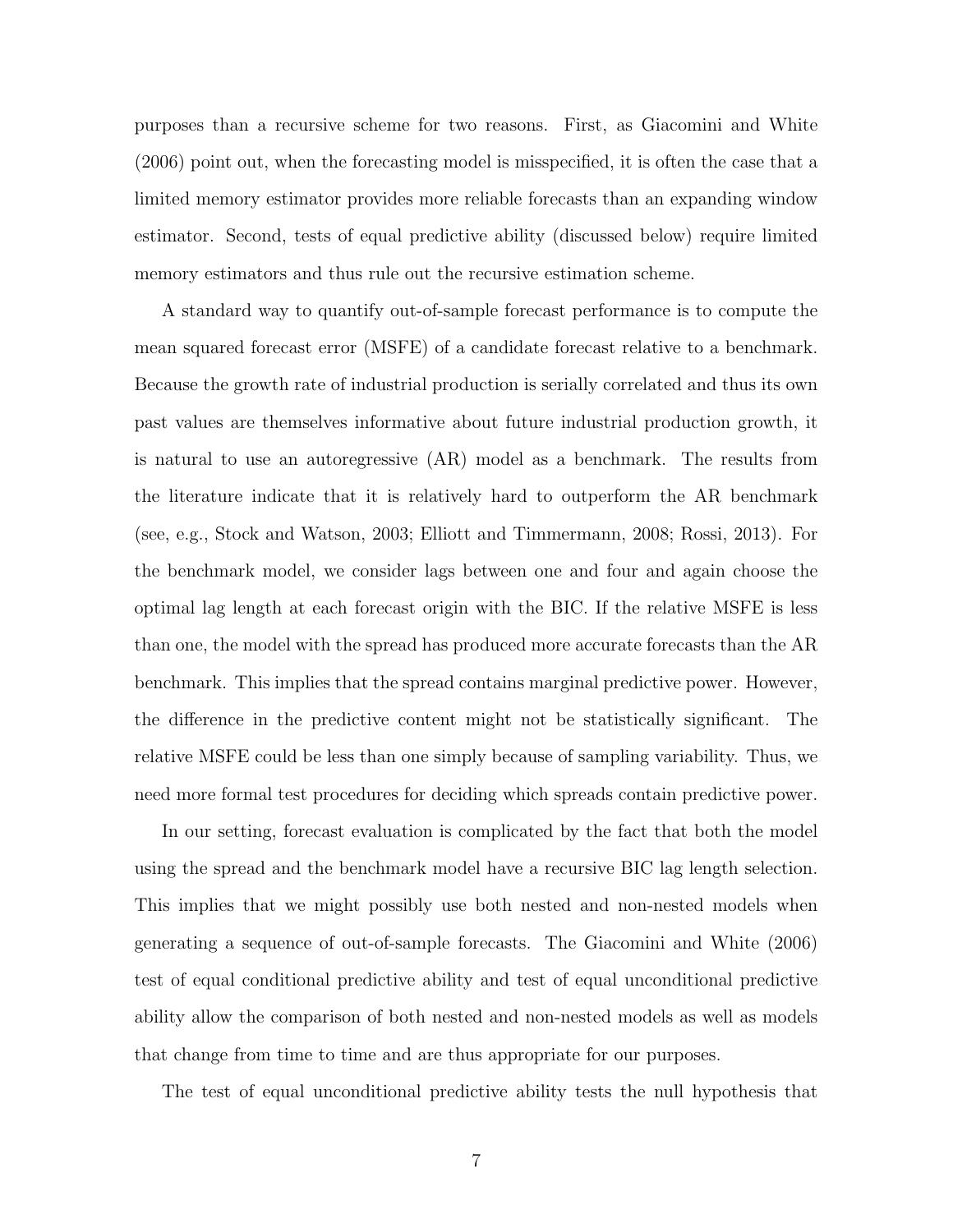the two forecasting methods are equally accurate on average over the out-of-sample period. Rejection of the null hypothesis implies that one of the two methods produces on average more accurate forecasts than the other method. On the other hand, the test of equal conditional predictive ability examines whether some available information (above and beyond past average behavior) can be used to predict which forecast will be more accurate for a specified future date. Under the null hypothesis the two methods are equally accurate and thus one cannot predict which method will be more accurate using the information in the conditioning set. Rejection of the null hypothesis indicates that the conditioning information (e.g., some feature of the economy) can be used to decide which forecasting method is preferable at each forecast origin. Because we are interested in analyzing whether the ZLB and unconventional monetary policy change the predictive ability of different spreads, we condition the relative predictive ability on an indicator taking the value of one when the ZLB restriction is binding and zero otherwise.<sup>6</sup> In our case, the null hypothesis states that the forecasting model using the spread and the AR benchmark have equal predictive ability regardless of whether the short-term rate is at the ZLB or not.

Giacomini and Rossi (2010) point out that the relative forecasting performance may change over time in unstable environments. In such a case, average relative performance over the whole out-of-sample period may hide important information and even lead to incorrect conclusions. We analyze time variations in the relative forecasting performance using methods developed by Giacomini and Rossi (2010). Their fluctuation test is simply the Giacomini and White (2006) test of equal unconditional predictive ability computed over a rolling out-of-sample window size of m. This fluctuation test examines whether the local relative forecasting performance of the methods is equal at each point in time. Under the null hypothesis the two methods yield equally accurate forecasts at each point in time. If the null hypothesis is rejected, one of the

<sup>&</sup>lt;sup>6</sup>In other words, we use the test function  $h_t = (1, ZLB_t)'$ , where  $ZLB_t$  is a dummy variable that takes a value of one when the ZLB restriction is binding (2008:M12—2014:M3) and zero otherwise.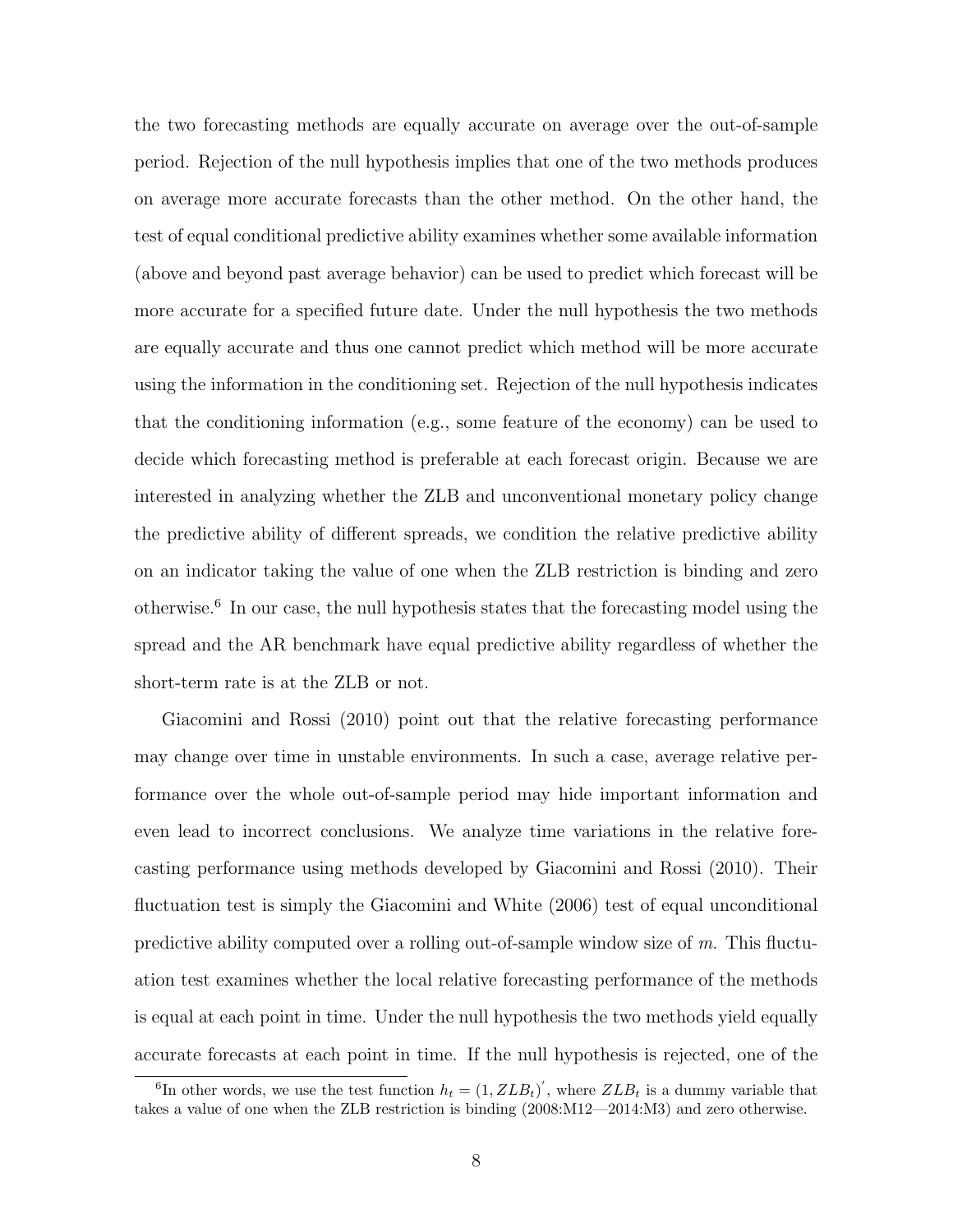methods outperformed its competitor at some point in time.

#### 3. Empirical results

This section describes the data and summarizes our empirical results. The sample period runs from 1987:M9 to 2014:M3. Different vintages of an industrial production series used in an out-of-sample forecasting exercise were obtained from the Philadelphia Fed's real-time database. The monthly interest rate data were obtained from the St. Louis Fed's FRED database.<sup>7</sup> Definitions of the alternative spreads used in this paper are given in Table 1. The first ten of these spreads have been frequently used in the literature. The inclusion of the last spread, namely the mortgage spread, is motivated by the recent work of Hall (2011) and Walentin (2014).

We start our analysis by considering correlations between the spreads and the federal funds rate, ten-year Treasury bond rate, and 3- and 12-month-ahead industrial production growth. Table 2 shows the correlations both in the non-ZLB/conventional monetary policy period (1987:M9–2008:M11) and in the ZLB/unconventional monetary policy period (2008:M12–2014:M3). Several results stand out. First, as one might expect, the federal funds rate and the ten-year Treasury rate are positively correlated in the non-ZLB/conventional monetary policy period. Due to the fact that the federal funds rate has been fixed at or near zero since December 2008, the federal funds rate and the ten-year Treasury rate are uncorrelated in the ZLB/unconventional monetary policy period. Interestingly, the ten-year Treasury rate is positively correlated with 3 and 12-month-ahead industrial production growth both in the non-ZLB and ZLB environments. Thus, a higher long-term rate indicates higher future growth. On the other hand, the federal funds rate is generally uncorrelated with future industrial production growth. Second, and most importantly, the correlation coefficients presented in Table

<sup>7</sup>The Merrill Lynch U.S. High-Yield Master II index for the period 1986:M9—1996:M12 is taken from Mark Watson's webpage. During this period the high-yield index is the last daily observation of the month.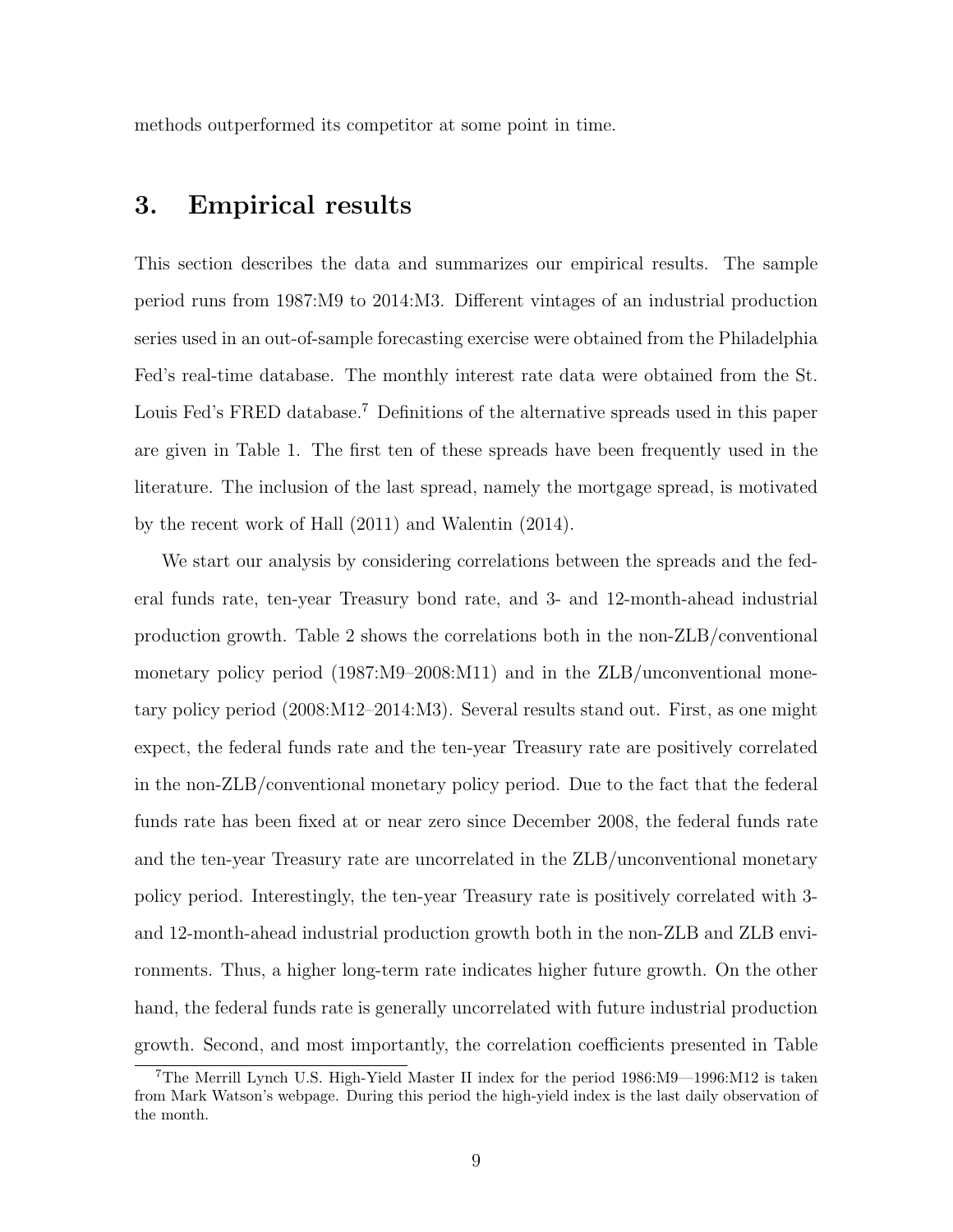2 suggest that the behavior of the term spread has changed fundamentally since the beginning of the ZLB/unconventional monetary policy period. The term spreads (with the exception being the TS1y.3m spread based on two short-term rates) are negatively correlated with the federal funds rate but uncorrelated with the ten-year Treasury rate in the non-ZLB period. Thus, changes in the term spreads mostly reflect changes in the federal funds rate during this period. By contrast, in the ZLB period when the federal funds rate has been fixed at or near zero, the term spreads vary essentially one-for-one with the ten-year Treasury rate. The results indicate that the term spreads are significantly correlated with 12-month-ahead industrial production growth in both periods. However, correlations are much stronger in the later period. The term spreads are correlated with 3-month-ahead industrial production growth only in the ZLB period, probably because in the ZLB period term spreads fluctuate one-for-one with the tenyear Treasury rate, which itself is correlated with 3-month-ahead industrial production growth. The changes in the correlations suggest that the predictive power of the term spreads might have changed since the beginning of the ZLB/unconventional monetary policy period. Third, correlations between credit spreads and the federal funds rate and the ten-year Treasury rate have in some cases changed, but these changes are less dramatic. In general, credit spreads are significantly correlated with both 3- and 12-month-ahead industrial production growth.

Next, we evaluate whether the various interest rate spreads contain predictive power in a real-time out-of-sample forecasting exercise. We consider first the whole out-ofsample period running from 2003:M6 to 2014:M3. The results for this period are summarized in Table 3. The first row provides the root MSFE of the benchmark AR model.<sup>8</sup> For the subsequent rows, the first line reports the MSFE of a forecasting model using both the lagged values of industrial production growth and a candidate spread

<sup>8</sup>Forecast errors are calculated using the latest available data, i.e., the vintage of April 2014. The results are qualitatively similar if forecast errors are computed using the first available real-time vintages of data.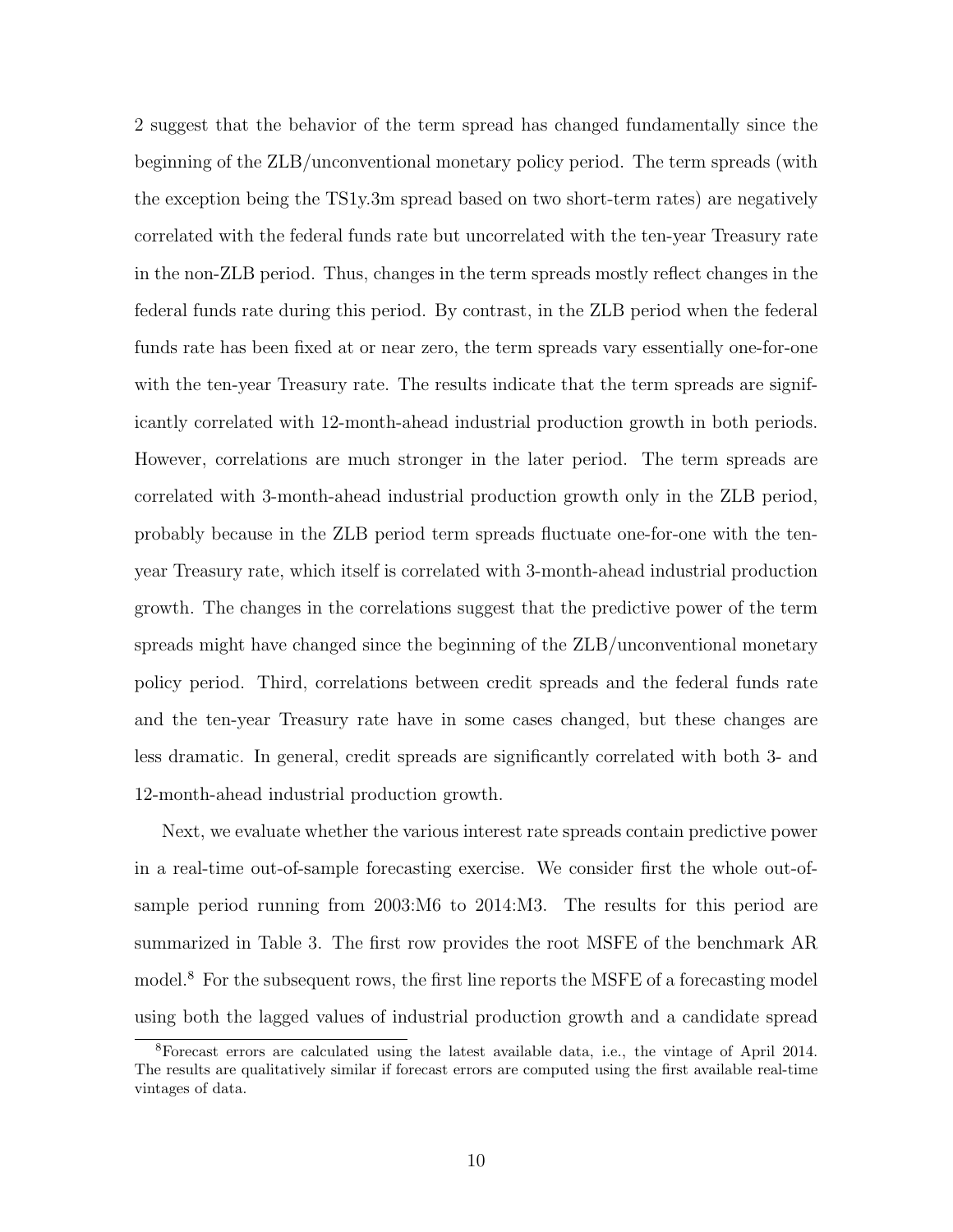relative to the MSFE of the benchmark model. Values less (more) than one indicate that the model with a candidate spread has produced more (less) accurate forecasts than the benchmark, implying that the spread contains (does not contain) marginal predictive power. The p-value of the one-sided Giacomini and White (2006) test of equal unconditional predictive ability is reported in parantheses.<sup>9</sup>

The results reported in Table 3 suggest that the mortgage spread is a particularly informative leading indicator. The mortgage spread contains statistically significant predictive power for all four forecast horizons. Furthermore, its ability to forecast future industrial production growth is superior to all other spreads, regardless of the forecast horizon. The results also show that the difference between the Aaa corporate bond rate and the ten-year Treasury bond rate (i.e., the Aaa.10y spread) is a useful predictor of industrial production growth, although the null of equal accuracy cannot be rejected at conventional significance levels. The evidence for the rest of the credit spreads is mixed, but none of these spreads contains predictive power across all horizons. Various measures of the term spread also perform relatively poorly in the real-time forecasting exercise. Indeed, only in a few cases does inclusion of the term spread increase forecast accuracy. This result is interesting because the literature has identified the term spread as one of the most informative leading indicators (see, e.g., Stock and Watson, 2003).

The results reported in Table 3 focus on average predictive power over the whole outof-sample period. However, the purpose of this study is to examine whether the ZLB and unconventional monetary policy affect the predictive content of different spreads. In order to analyze this question, we divide the out-of-sample period into two parts. The first period runs from 2003:M6 to 2008:M11 and it characterizes a period with normal monetary policy. The second period spans from 2008:M12 to 2014:M3. During this second period, short-term interest rates have been stuck at the ZLB and the Fed

<sup>9</sup>As discussed in Rossi (2013), different estimation window sizes may lead to different empirical results. We check the robustness of our results by considering three different rolling window sizes, namely 120, 150, and 180 observations. The results are similar for the three rolling windows, and hence we report the results for the rolling window of 150 observations only.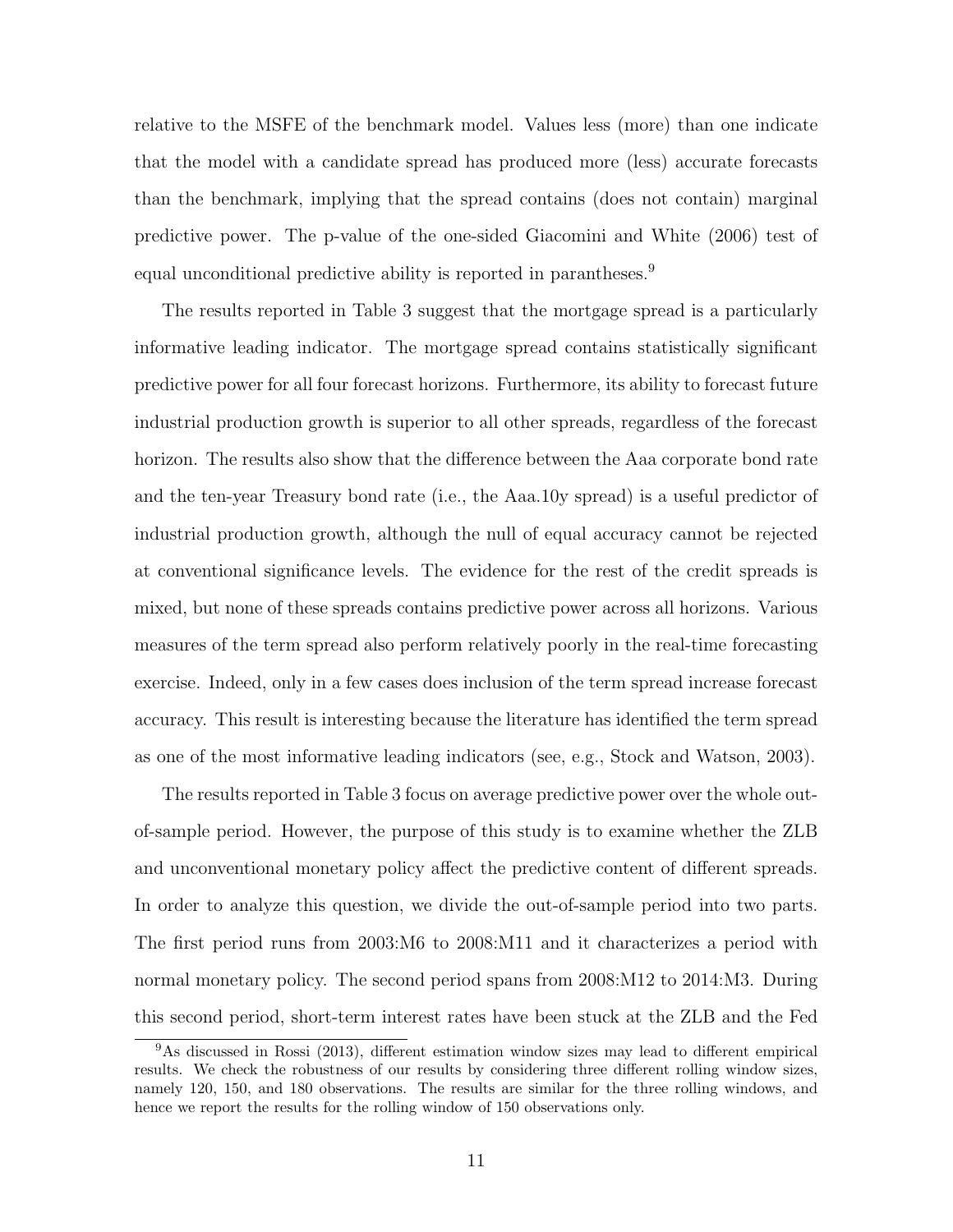has used unconventional monetary policy. The results for these two subperiods are summarized in Table 4. The first row provides the root MSFE of the benchmark AR model in the two sample periods. In subsequent rows, the first line reports the MSFE of a forecasting model using a candidate spread relative to the MSFE of the benchmark model in the first subperiod; the second line reports the relative MSFE in the second period; and the third line reports the p-value of the Giacomini and White (2006) test of equal conditional predictive ability. This test is implemented by conditioning the relative predictive ability on an indicator taking the value of one when the short-term rate has been at the ZLB (2008:M12–2014:M3) and zero otherwise. Under the null hypothesis the model with the spread and the benchmark model have equal predictive ability regardless of whether the short-term rate is at the ZLB or not.

The results for the term spread models are particularly interesting. The results suggest that the predictive power of the term spread differs substantially in the two subperiods. In the first period, the relative MSFE values are above one, indicating that the term spreads do not contain predictive power in the non-ZLB/conventional monetary policy environment. However, later in the sample when the short-term rate has been fixed at the ZLB and the Fed has used unconventional policies, the term spreads have predictive power for future industrial production growth (the relative MSFE values are below one). The change in the predictive power is in most cases statistically significant and especially large when the forecast horizon is long (i.e.,  $h =$ 9 and 12). Thus, the results support the view that changes in monetary policy matter for the predictive power of the term spread (see, e.g., Estrella, 2005; Giacomini and Rossi, 2006).

On the other hand, the predictive ability of the mortgage spread seems to be unaffected by the change in monetary policy that took place in late 2008. The mortgage spread is the best leading indicator in both subperiods. It produces the most accurate real-time forecasts in each of the eight forecast horizon/sample period combinations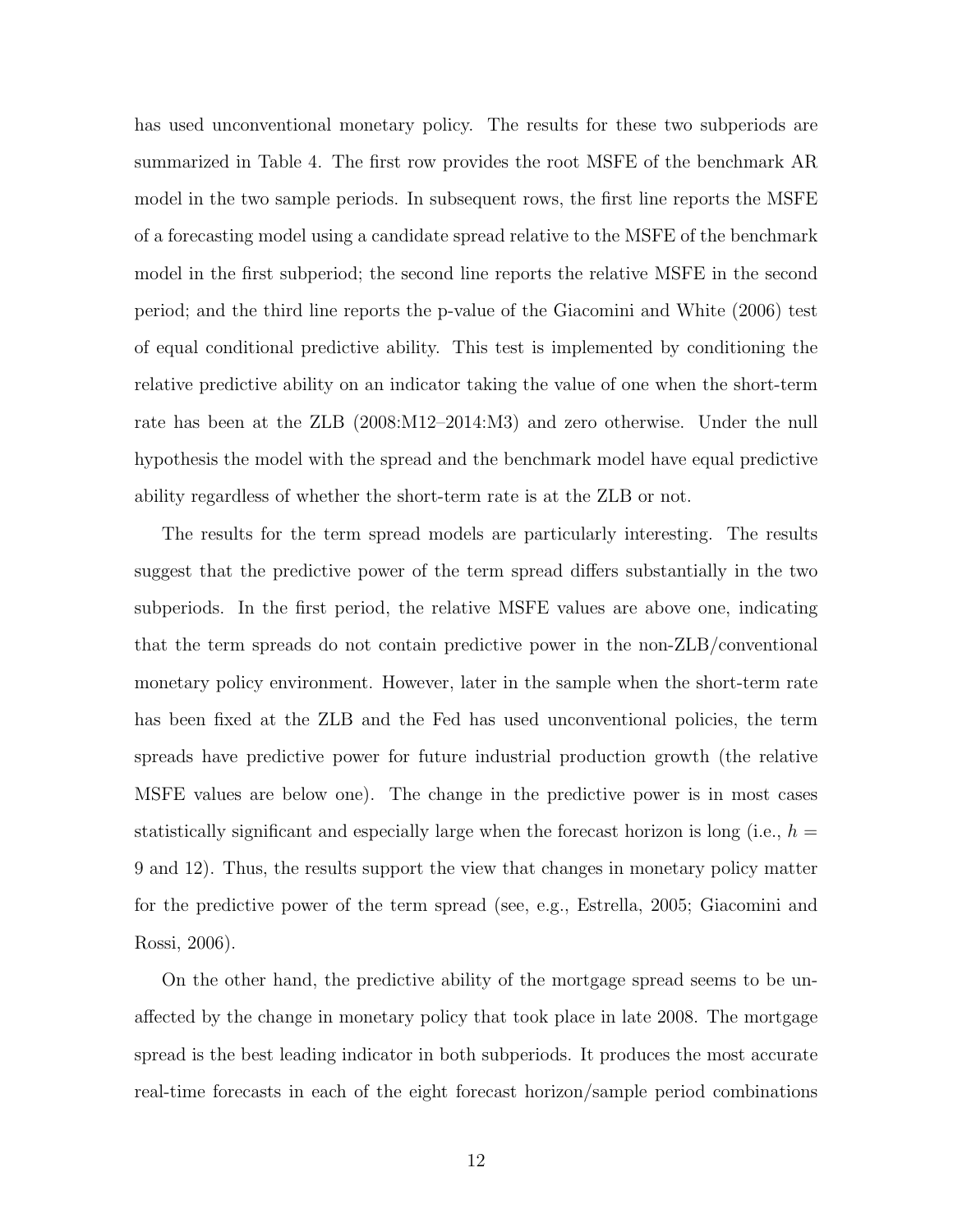considered. Interestingly, inclusion of the mortgage spread substantially improves forecast accuracy. For instance, the 9-month-ahead forecast based on the lagged values of industrial production growth and the mortgage spread have a relative MSFE of 0.43 in the second period, indicating a 57% improvement relative to the AR benchmark.

The effect of the ZLB restriction/unconventional monetary policy on the predictive content of the rest of the credit spreads is somewhat mixed. The difference between the Aaa corporate bond rate and the ten-year Treasury bond rate (the Aaa.10y spread) has predictive power for future industrial production only in the ZLB/unconventional monetary policy period. In general, however, the results indicate that credit spreads perform well in the first period but perform poorly in the second period. Although the differences in the relative MSFE values are large, the null of equal conditional predictive ability cannot be rejected at conventional significance levels. Note that some credit spreads (e.g., the Baa-Aaa corporate bond spread) perform poorly, whereas some credit spreads (e.g., the Aaa.10y andmMortgage spread) perform well in the ZLB/unconventional monetary policy period. Hence, no consensus on how the ZLB restriction and unconventional monetary policy affect the real-time predictive power of credit spreads emerges. This is probably due to the fact that credit spreads do not depend directly on the short-term rate and are thus only weakly correlated with the stance of monetary policy. Changes in the structure of the credit market are potentially more important for the predictive power of credit spreads than changes in monetary policy.

So far we have assumed that the forecasting ability of the interest rate spreads either remains constant over time (Table 3) or differs in the non-ZLB/conventional monetary policy and ZLB/unconventional monetary policy periods (Table 4). However, Giacomini and Rossi (2010) point out that the forecasting performance may be time varying. In such a case, average performance (either unconditional or conditional) over the whole out-of-sample period may hide important information and even lead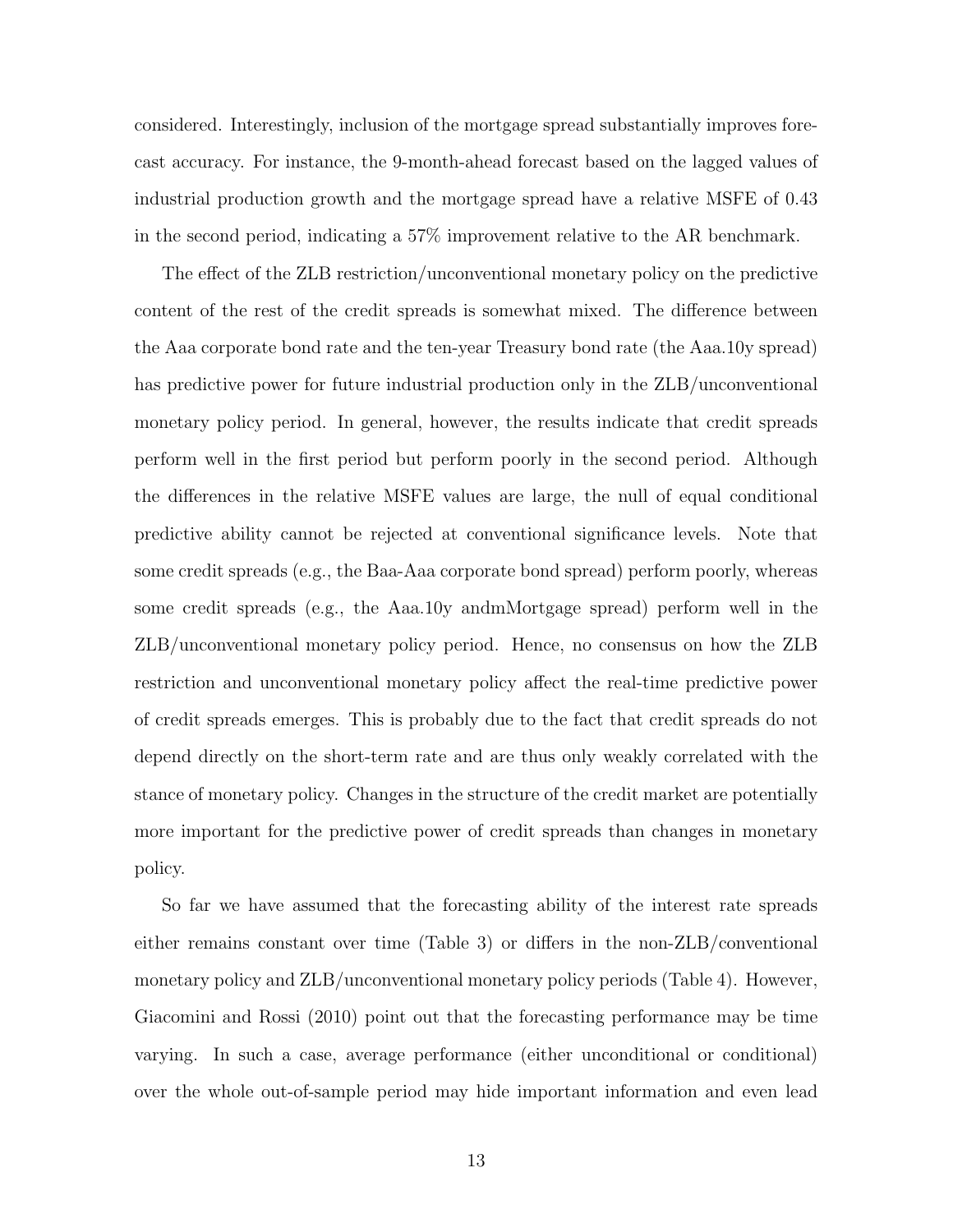to incorrect conclusions. Thus, we next consider the Giacomini and Rossi (2010) fluctuation test robust to instabilities. The fluctuation test is implemented by using a centered rolling window of 45 observations. We focus on the shortest 3-monthahead forecast horizon because we want to maximize the number of out-of-sample observations for the ZLB/unconventional monetary policy period. Figure 2 reports both the fluctuation test statistic as well as the one-sided critical value at the 5% significance level (dashed horizontal line). Positive (negative) values of the fluctuation test indicate that the interest rate spread model has produced more (less) accurate forecasts than the AR benchmark. If the value of the fluctuation test exceeds the critical value, the null of equal local predictive ability at each point in time is rejected.

Inspection of Figure 2 reveals interesting details concerning the predictive ability of the term spread. At the beginning of the out-of-sample period, various term spread models typically produce larger MSFE values than the AR benchmark, implying that term spreads do not contain predictive power. Recently, however, the term spreads (with the exception being the TS1y.3m spread) have been informative leading indicators. For windows centered since early 2010, inclusion of the term spread improves forecast accuracy. Therefore, the fluctuation test suggests that the predictive power of the term spread has changed. The timing of this change corresponds closely to the beginning of the ZLB/unconventional monetary policy period.

The fluctuation test shows that the good performance of the mortgage spread reported in Tables 3 and 4 is not due to some specific subperiod. The forecasting model using both the lagged values of industrial production growth and the mortgage spread systematically produces more accurate real-time industrial production forecasts than the AR benchmark in the 2003–2014 period (the value of the fluctuation test is systematically positive). The null is rejected at the 5% significance level for all windows centered at 2007:M7 through 2010:M6, indicating that for those windows the mortgage spread contains statistically significant predictive power. Because the mort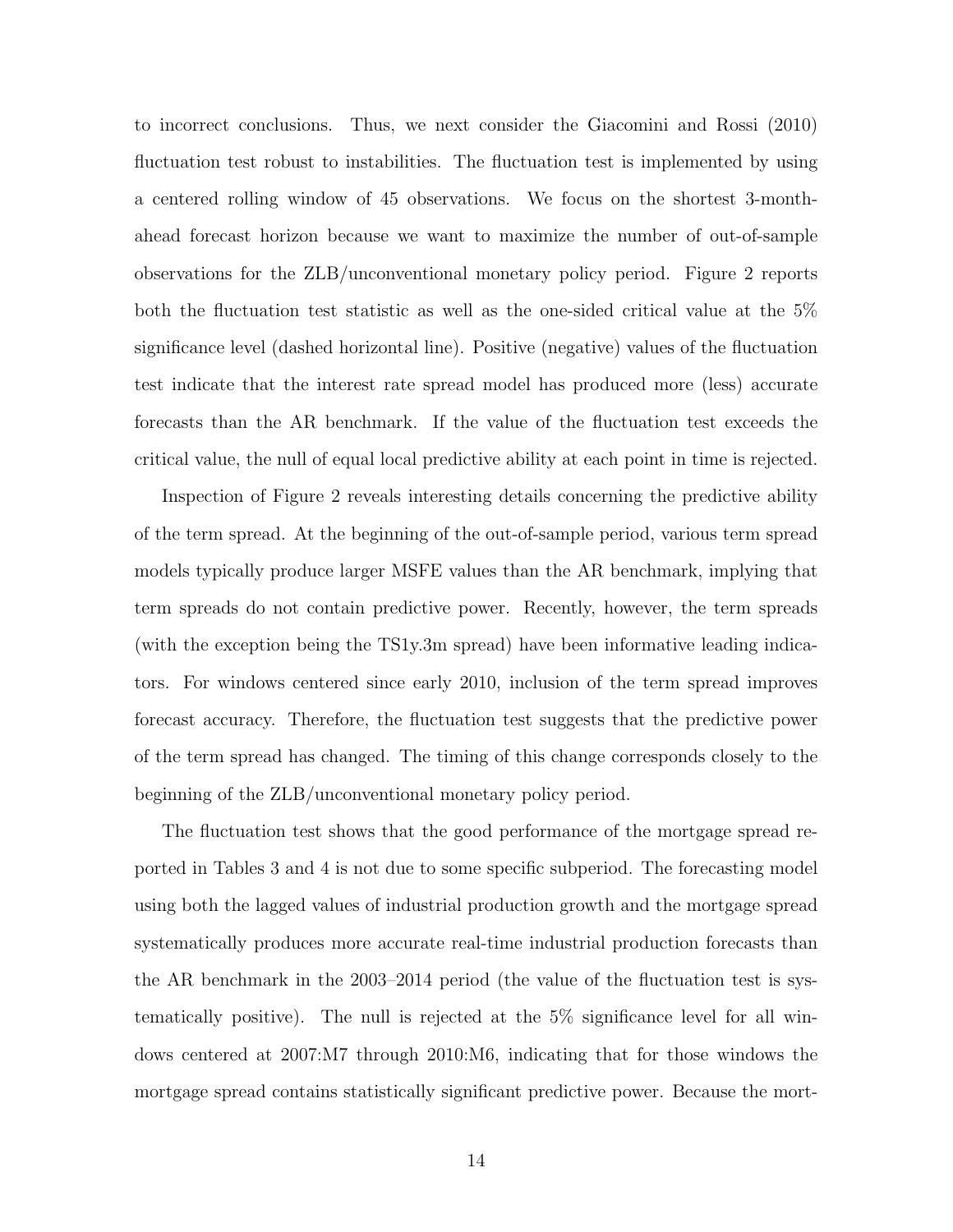gage spread performs well over the whole out-of-sample period, the beginning of the ZLB/unconventional monetary policy environment has not changed its ability to forecast future industrial production growth.

The evidence for the paper-bill spread and the Baa.10y and Baa-Aaa corporate bond spreads is mixed. In general, these spreads do not add incremental predictive information in the real-time forecasting exercise. The results also suggest that the performance of the Aaa.10y spread and high-yield spreads as predictors of industrial production growth is somewhat episodic. For all windows centered before early 2007, inclusion of these spreads reduces forecast accuracy. However, later in the sample, the Aaa.10y spread and both high-yield spreads contain predictive information. Note that the predictive power of these credit spreads changed well before the short-term rate hit the ZLB and the Fed started to use unconventional monetary policy. Generally speaking, the fluctuation test does not show systematic deterioration/improvement in the forecasting ability of credit spreads since the beginning of the ZLB/unconventional monetary policy environment. Hence, the predictive power of credit spreads seems to be unaffected by the ZLB and unconventional monetary policy.

All in all, the results indicate that the predictive power of the term spread is unstable over time. The term spread has no predictive power for U.S. industrial production growth at the beginning of the out-of-sample period. Recently, however, the term spread has been a useful leading indicator. The literature has indicated that changes in monetary policy regimes are important for the predictive content of the term spread (see, e.g., Giacomini and Rossi, 2006). Therefore, the onset of the ZLB/unconventional monetary policy period provides a potential explanation for the observed change in predictive ability. The ZLB on nominal interest rates and unconventional monetary policy affect the behavior of the term spread. Therefore, it is not surprising that the timing of the change in the predictive content seems to correspond closely to the beginning of the ZLB/unconventional monetary policy period.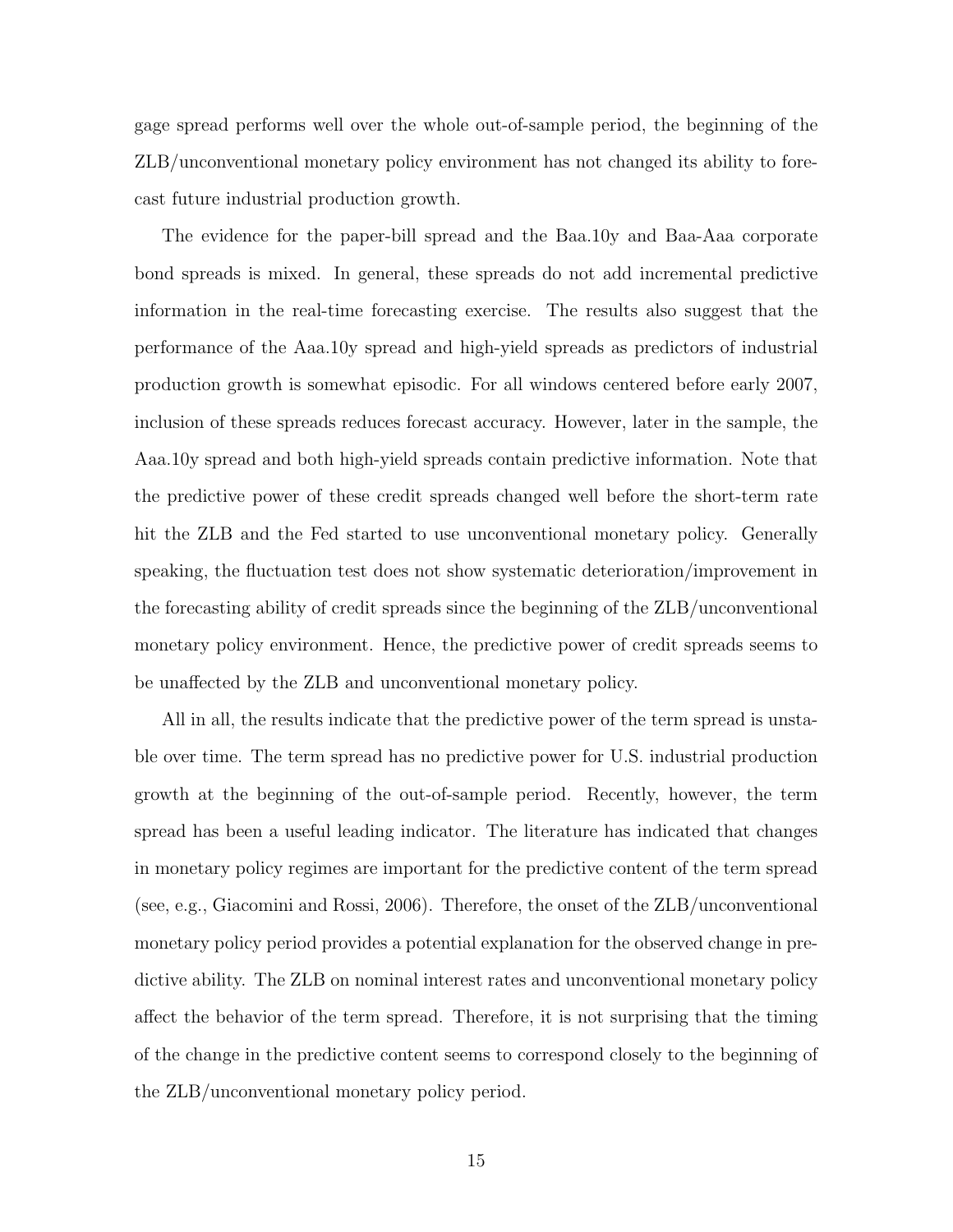In general, the track record of credit spreads as indicators of U.S. industrial production growth is not good. The results show that most credit spreads contain predictive power only episodically. The predictive content of credit spreads seems to be unaffected by the ZLB and unconventional monetary policy. This finding is not surprising. Credit spreads contain predictive power primarily because they indicate changes in the supply of credit and expectations of default (Ng and Wright, 2013). Therefore, it is natural to interpret changes in the predictive power as being driven by other reasons than the ZLB and unconventional monetary policy. The real-time forecasting exercise suggests that the mortgage spread is a particularly informative leading indicator. The mortgage spread is a robust predictor of future economic activity across a variety of sample periods and forecast horizons. Furthermore, the mortgage spread systematically produces more accurate forecasts than the other spreads.

#### 4. Conclusions

This paper analyzed the leading indicator properties of various interest rate spreads when the short-term rate has been fixed at the ZLB and the Fed has used unconventional monetary policy. The re-examination is motivated by the fact that the ZLB on nominal interest rates and unconventional monetary policy affect the behavior of the term spread. Our results suggest that the predictive content of the term spread in the ZLB/unconventional monetary policy period differs from that in the non-ZLB/conventional monetary policy period. In normal times, the term spread is not informative about future industrial production growth. However, when the shortterm rate is fixed at the zero level and the Fed uses unconventional monetary policy, the term spread performs better and contains predictive power. The results are consistent with the view that changes in the monetary policy regime affect the predictive power of the term spread.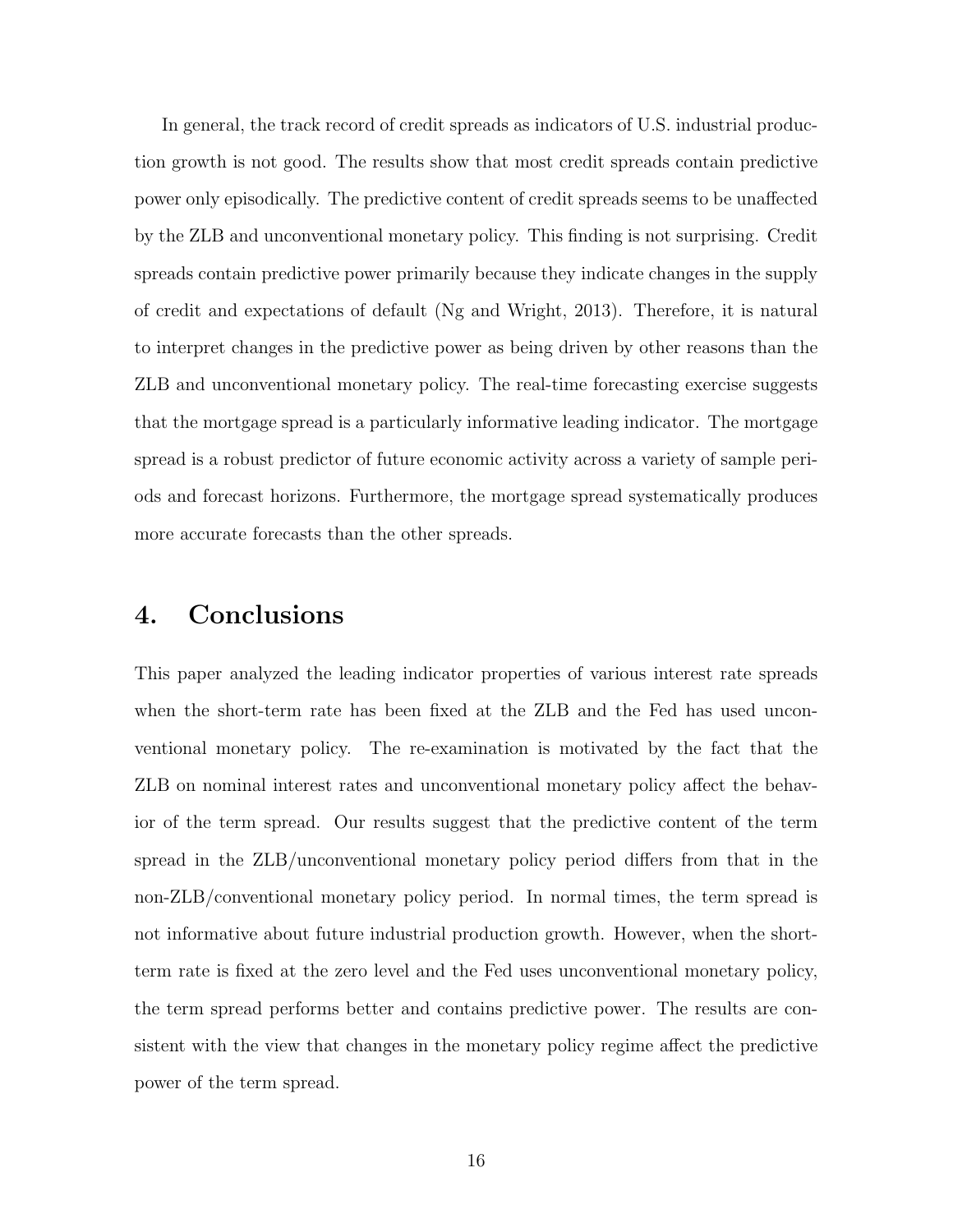Most credit spreads contain predictive power only episodically in our real-time forecasting exercise. The instability in predictive relationships highlights the burdens associated with using credit spreads as business cycle indicators; predictors that perform well in one period may work poorly in another. Although the predictive power of credit spreads fluctuates over time, the ability of credit spreads to signal future industrial production growth seems to be unaffected by the beginning of the ZLB and unconventional monetary policy era.

Our results indicate that the mortgage spread is a particularly useful leading indicator for U.S. industrial production growth. It outperforms the term spread and a set of widely used credit spreads in our real-time forecasting exercise regardless of the forecast horizon and sample period under investigation. Importantly, we find that the mortgage spread contains substantial predictive power both in the non-ZLB/conventional monetary policy and ZLB/unconventional monetary policy periods. Thus, the results suggest that the ZLB and unconventional monetary policy do not change the predictive content of the mortgage spread.

Although the mortgage spread is a robust predictor, our sample period is relatively short, running from 2003 to 2014. It would be interesting to examine the predictive power of the mortgage spread using a longer sample period from the 1970s to the present. Furthermore, one would like to know whether the mortgage spread has predictive power for other measures of economic activity, such as GDP and consumption. We leave these issues for future research.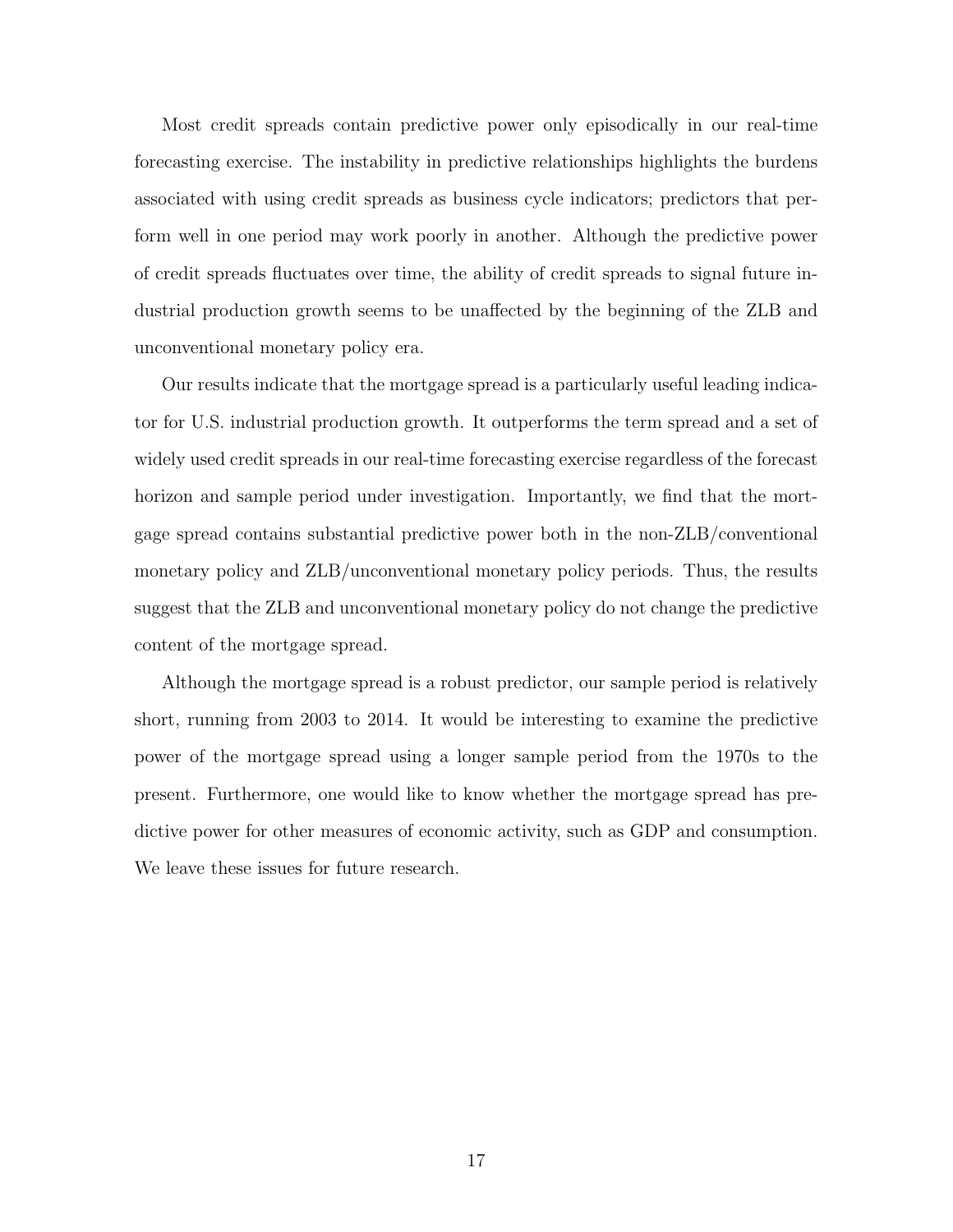#### References

Bernanke, B. S. (1990). On the predictive power of interest rates and interest rate spreads. New England Economic Review, 51-68.

Bernanke, B. S., & Blinder, A. S. (1992). The federal funds rate and the channels of monetary transmission. American Economic Review, 82, 901-921.

Bernanke, B. S., Reinhart, V. R., & Sack, B. P. (2004). Monetary policy alternatives at the zero bound: an empirical assessment. Brookings Papers on Economic Activity, 1-78.

Bordo, M. D., & Haubrich, J. G. (2008). The yield curve as a predictor of growth: long-run evidence, 1875–1997. Review of Economics and Statistics, 90, 182-185.

Elliott, G., & Timmermann, A. (2008). Economic forecasting. Journal of Economic Literature, 46, 3-56.

Chung, H., Laforte, J-P., Reifschneider, D., & Williams, J. C. (2012). Have we underestimated the likelihood and severity of zero lower bound events? Journal of Money, Credit, and Banking, 44, 47-82.

Estrella, A., Rodrigues, A. P., & Schich, S. (2003). How stable is the predictive power of the yield curve? evidence from Germany and the United States. Review of Economics and Statistics, 85, 629-644.

Estrella, A. (2005). Why does the yield curve predict output and inflation? Economic Journal, 115, 722-744.

Faust, J., Gilchrist, S., Wright, J. H., & Zakrajšek, E.  $(2013)$ . Credit spreads as predictors of real-time economic activity: a Bayesian model-averaging approach. Review of Economics and Statistics, 95, 1501-1519.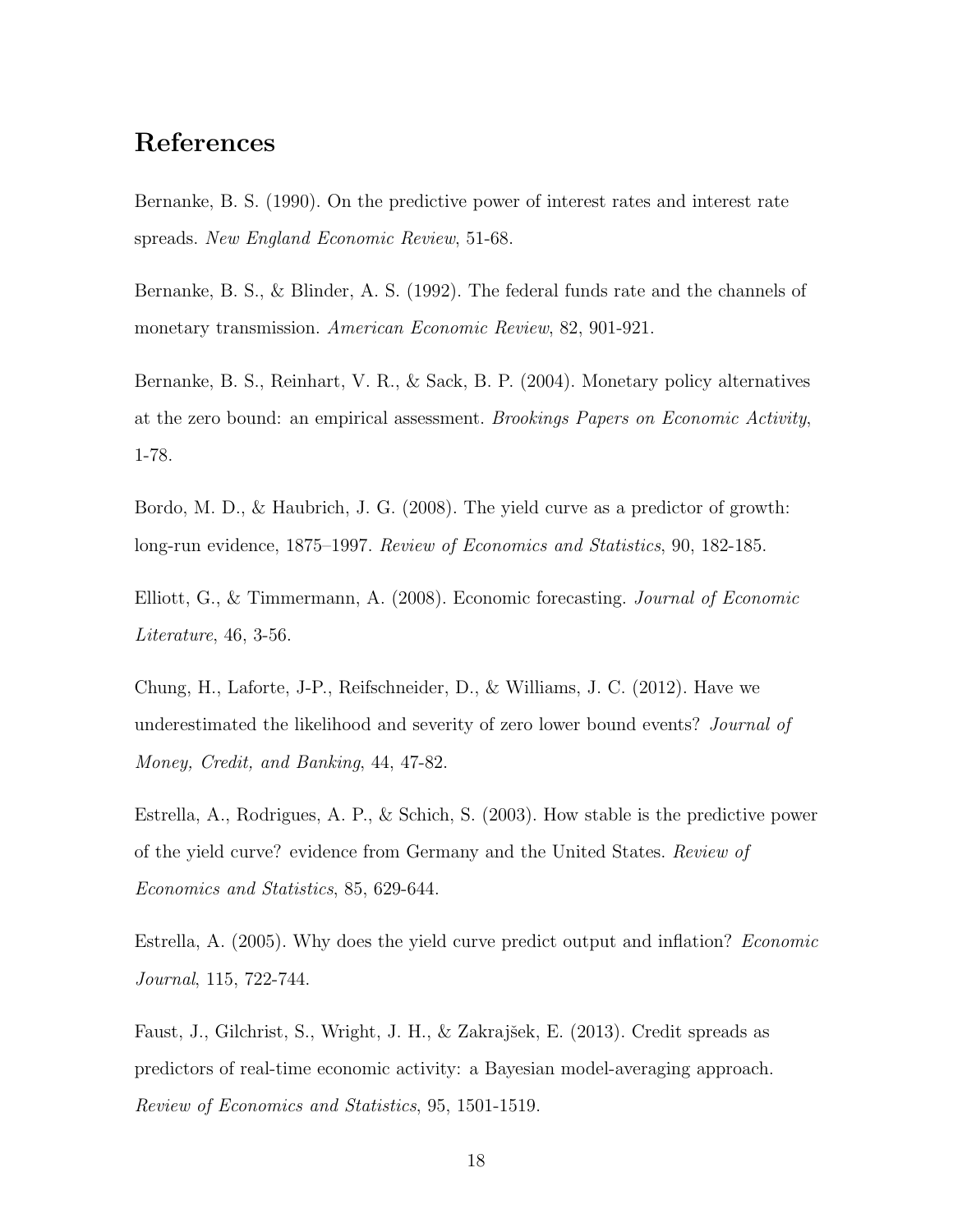Friedman, B. M., & Kuttner, K. N. (1992). Money, income, prices and interest rates. American Economic Review, 82, 472-492.

Friedman, B. M., & Kuttner, K. N. (1998). Indicator properties of the paper-bill spread: lessons from recent experience. Review of Economics and Statistics, 80, 34-44.

Gertler, M., & Lown, C. S. (1999). The information in the high-yield bond spread for the business cycle: evidence and some implications. Oxford Review of Economic Policy, 15, 132-150.

Giacomini, R., & Rossi, B. (2006). How stable is the forecasting performance of the yield curve for output growth? Oxford Bulletin of Economics and Statistics, 68, 783-795.

Giacomini, R., & Rossi, B. (2010). Forecast comparisons in unstable environments. Journal of Applied Econometrics, 25, 595-620.

Giacomini, R., & White, H. (2006). Tests of conditional predictive ability. Econometrica, 74, 1545-1578.

Gilchrist, S., & Zakrajšek, E.  $(2012)$ . Credit spreads and business cycle fluctuations. American Economic Review, 102, 1692-1720.

Gilchrist, S., Yankov, V., & Zakrajšek, E. (2009). Credit market shocks and economic fluctuations: evidence from corporate bond and stock markets. Journal of Monetary Economics, 56, 471-493.

Hall, R. E. (2011). The long slump. American Economic Review, 101, 431-469.

Krippner, L. (2013). Measuring the stance of monetary policy in conventional and unconventional environments. Working Paper, Centre for Applied Macroeconomic Analysis (forthcoming).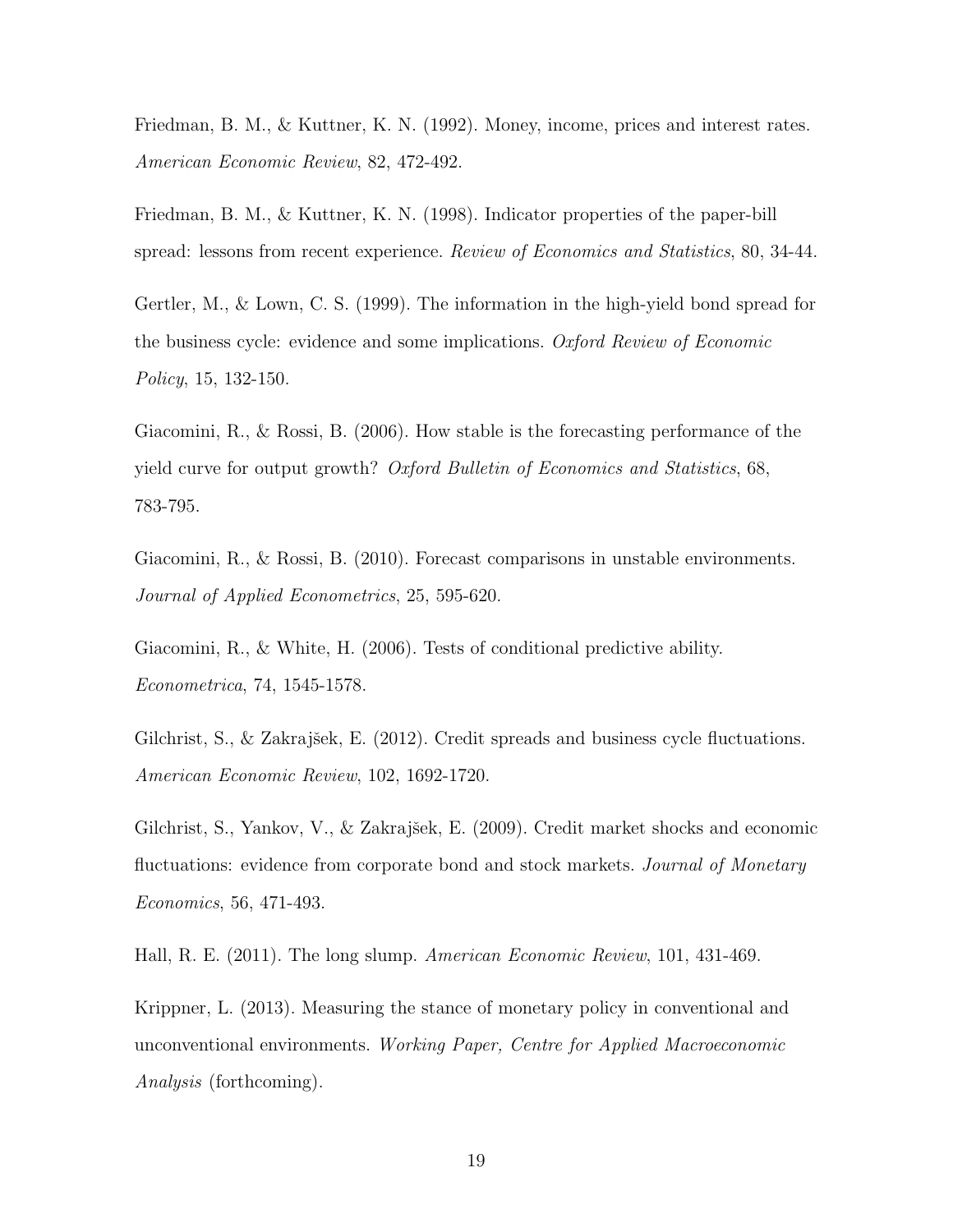Mody, A., & Taylor, M. P. (2003). The high-yield spread as a predictor of real economic activity: evidence of a financial accelerator for the United States. IMF Staff Papers, 50, 373-402.

Newey, W. K., & West, K. D. (1987). A simple, positive semidefinite, heteroskedasticity and autocorrelation consistent covariance matrix. *Econometrica*, 55, 703-708.

Ng, S., & Wright, J. H. (2013). Facts and challenges from the Great Recession for forecasting and macroeconomic modeling. Journal of Economic Literature, 51, 1120-1154.

Rossi, B. (2013). Advances in forecasting under instability. In G. Elliott, & A. Timmermann (Eds), Handbook of Economic Forecasting, vol. 2, North-Holland, Amsterdam. 1203-1324.

Stock, J. H., & Watson, M. W. (2003). Forecasting output and inflation: the role of asset prices. Journal of Economic Literature, 41, 788-829.

Swanson, E. T., & Williams, J. C. (2014). Measuring the effect of the zero lower bound on medium- and longer-term interest rates. American Economic Review (forthcoming).

Walentin, K. (2014). Business cycle implications of mortgage spreads. Sveriges Riksbank Working Paper Series, No. 275.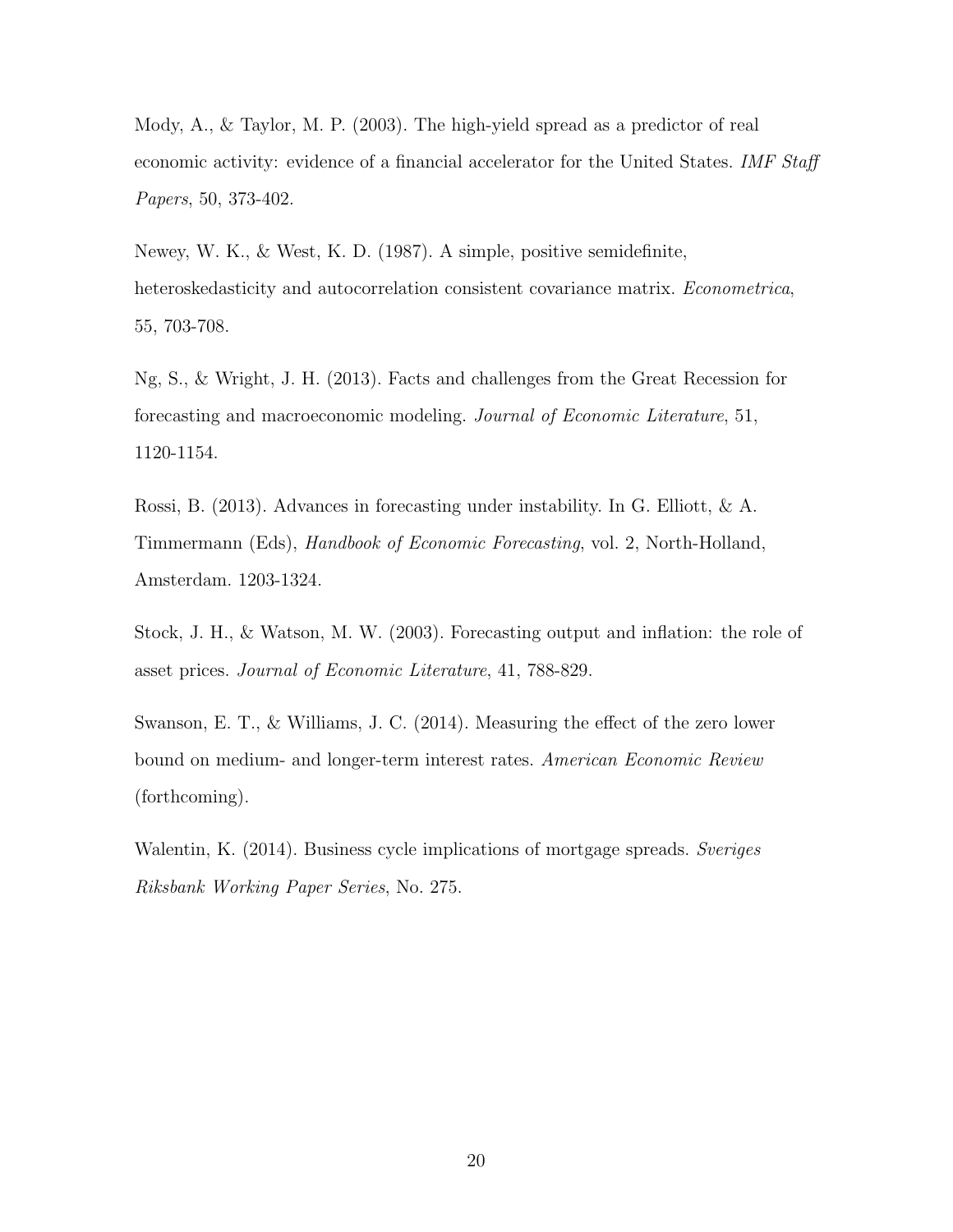## Tables

#### TABLE 1 Definitions of the variables

| Series label | Definition                                                                       |
|--------------|----------------------------------------------------------------------------------|
| TS10y.3m     | Treasury bond $(10 \text{ years})$ — Treasury bill $(3 \text{ months})$          |
| TS10y.1y     | Treasury bond $(10 \text{ years})$ — Treasury bill $(1 \text{ year})$            |
| TS10y.Ffs    | Treasury bond $(10 \text{ years})$ - Federal funds rate (overnight)              |
| TS1y.3m      | Treasury bill $(1$ year) — Treasury bill $(3$ months)                            |
|              |                                                                                  |
| Paper.bill   | Commercial paper $(3 \text{ months})$ — Treasury bill $(3 \text{ months})$       |
| Aaa. $10v$   | Long-term corporate bond $(Aaa rating)$ — Treasury bond $(10 years)$             |
| Baa.10y      | Long-term corporate bond (Baa rating) — Treasury bond $(10 \text{ years})$       |
| Baa.Aaa      | Long-term corporate bond (Baa rating) — $\log$ -term corporate bond (Aaa rating) |
|              |                                                                                  |
| Hy.10y       | $High$ -yield bond — Treasury bond $(10 \text{ years})$                          |
| Hy.Aaa       | $High$ -yield bond $-$ long-term corporate bond (Aaa rating)                     |
|              |                                                                                  |
| Mortgage     | Mortgage rate $(30 \text{ years})$ – Treasury bond $(10 \text{ years})$          |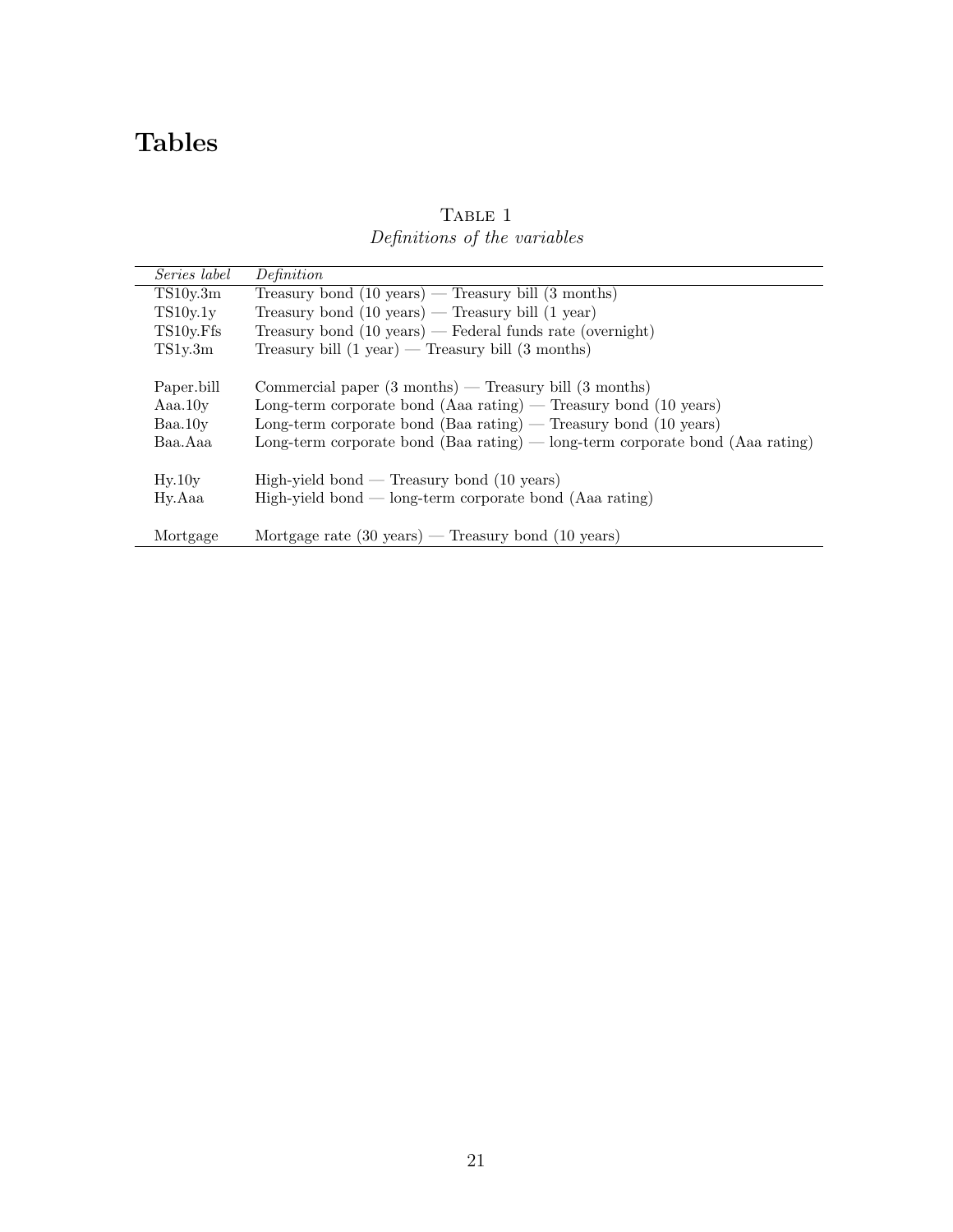#### TABLE 2

Correlations between the spreads and the federal funds rate, the 10-year Treasury rate, and industrial production growth

|                  | Fed funds rate              |            | 10-year Treasury |            | $IP_{t+3}$                  |            | $IP_{t+12}$ |            |  |
|------------------|-----------------------------|------------|------------------|------------|-----------------------------|------------|-------------|------------|--|
|                  | $\overline{\text{pre ZLB}}$ | <b>ZLB</b> | pre ZLB          | ZLB        | $\overline{\text{pre ZLB}}$ | ZLB        | pre ZLB     | ZLB        |  |
| Fed funds rate   | $1.00***$                   | $1.00***$  | $0.79***$        | 0.19       | 0.10                        | $-0.26**$  | 0.04        | $-0.05$    |  |
| 10-year Treasury | $0.79***$                   | 0.19       | $1.00***$        | $1.00***$  | $0.22***$                   | $0.28**$   | $0.24***$   | $0.54***$  |  |
|                  |                             |            |                  |            |                             |            |             |            |  |
| TS10y.3m         | $-0.55***$                  | 0.12       | 0.06             | $1.00***$  | 0.07                        | $0.30**$   | $0.16***$   | $0.54***$  |  |
| TS10v.1v         | $-0.66***$                  | 0.06       | $-0.10*$         | $0.98***$  | 0.01                        | $0.38***$  | $0.12**$    | $0.55***$  |  |
| TS10y.Ffs        | $-0.66***$                  | 0.13       | $-0.06$          | $1.00***$  | $0.10*$                     | $0.30**$   | $0.22***$   | $0.54***$  |  |
| TS1y.3m          | $0.15***$                   | $0.41***$  | $0.54***$        | $0.60***$  | $0.21***$                   | $-0.25**$  | $0.21***$   | $0.26*$    |  |
|                  |                             |            |                  |            |                             |            |             |            |  |
| Paper.bill       | $0.43***$                   | $0.21*$    | $0.33***$        | 0.02       | $-0.34***$                  | $-0.72***$ | $-0.44***$  | $-0.52***$ |  |
| Aaa. $10y$       | $-0.58***$                  | 0.16       | $-0.59***$       | $-0.33***$ | $-0.39***$                  | $-0.74***$ | $-0.32***$  | $-0.35***$ |  |
| Baa.10y          | $-0.50***$                  | $0.36***$  | $-0.46***$       | $-0.10$    | $-0.52***$                  | $-0.73***$ | $-0.43***$  | $-0.28**$  |  |
| Baa.Aaa          | $-0.16***$                  | $0.41***$  | $-0.07$          | 0.00       | $-0.49***$                  | $-0.67***$ | $-0.41***$  | $-0.23*$   |  |
|                  |                             |            |                  |            |                             |            |             |            |  |
| Hy.10y           | $-0.08$                     | $0.37***$  | $-0.05$          | 0.07       | $-0.60***$                  | $-0.66***$ | $-0.46***$  | $-0.19$    |  |
| Hy.Aaa           | 0.06                        | $0.38***$  | 0.08             | 0.10       | $-0.59***$                  | $-0.64***$ | $-0.44***$  | $-0.17$    |  |
|                  |                             |            |                  |            |                             |            |             |            |  |
| Mortgage         | $-0.13**$                   | 0.01       | $-0.34***$       | $-0.53***$ | $-0.47***$                  | $-0.72***$ | $-0.53***$  | $-0.59***$ |  |
|                  |                             |            |                  |            |                             |            |             |            |  |

Notes: Sample period: Monthly data from 1987:M9 to 2014:M3. The pre ZLB period runs from 1987:M9 to 2008:M11 and the ZLB period spans from 2008:M12 to 2014:M3. \*, \*\*, \*\*\* denote statistically significant at 10, 5, 1% levels, respectively.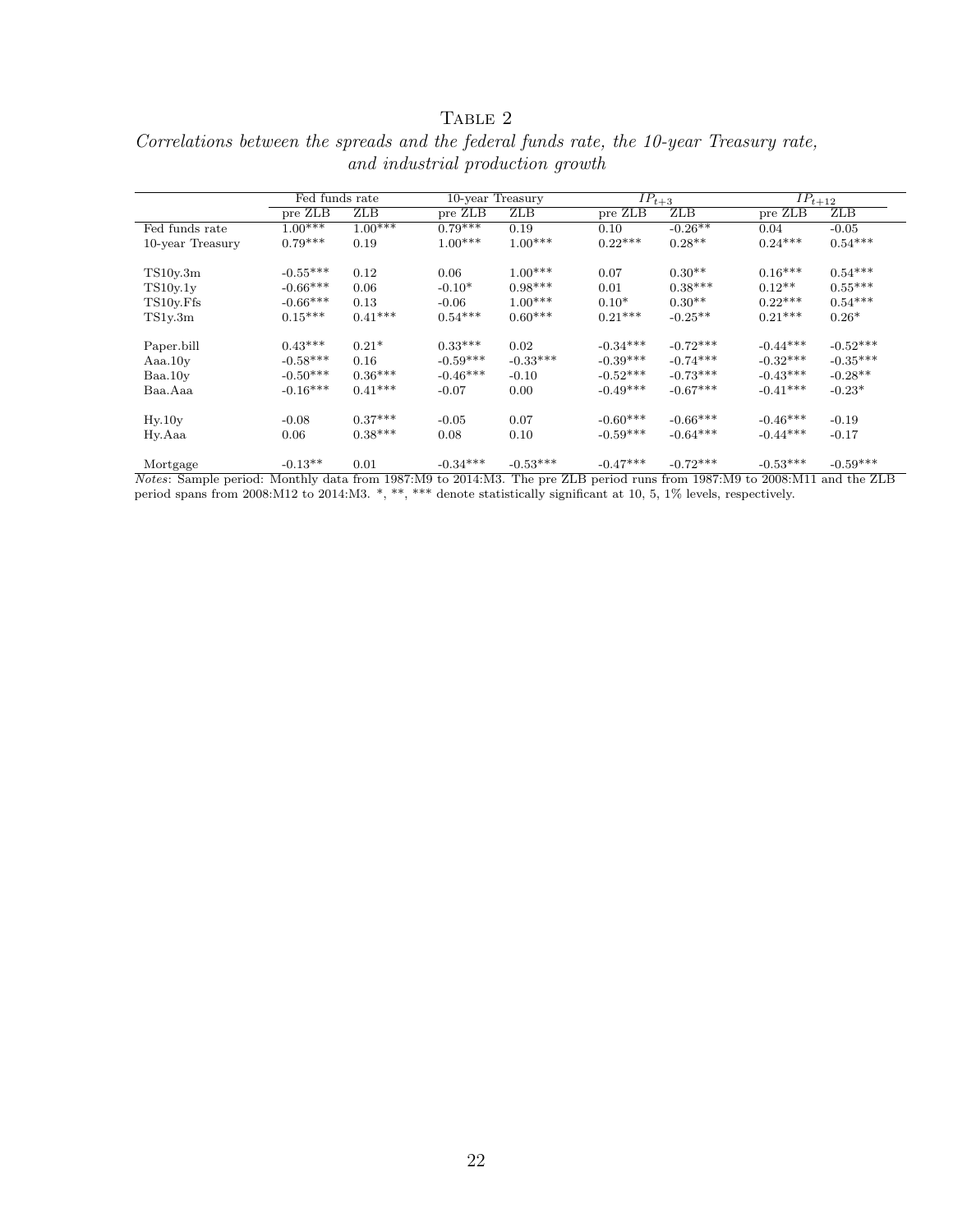| $S$ <i>pread</i> | $h=3$  | $h = 6$ | $h=9$  | $\overline{h=12}$ |
|------------------|--------|---------|--------|-------------------|
| Uni.             | 6.55   | 6.53    | 6.28   | 5.95              |
| TS10v.3m         | 1.03   | 1.02    | 1.09   | 1.02              |
|                  | (0.83) | (0.69)  | (0.79) | (0.62)            |
| TS10y.1y         | 1.00   | 1.00    | 0.97   | 0.99              |
|                  | (0.50) | (0.47)  | (0.16) | (0.47)            |
| TS10y.Ffs        | 1.01   | 1.08    | 1.09   | 1.00              |
|                  | (0.68) | (0.78)  | (0.72) | (0.49)            |
| TS1y.3m          | 1.18   | 1.16    | 1.09   | 1.02              |
|                  | (0.94) | (0.84)  | (0.75) | (0.57)            |
| Paper.bill       | 0.96   | 1.07    | 1.01   | 1.01              |
|                  | (0.35) | (0.64)  | (0.53) | (0.54)            |
| Aaa. $10y$       | 0.93   | 0.92    | 0.94   | 0.98              |
|                  | (0.14) | (0.15)  | (0.24) | (0.41)            |
| Baa.10y          | 0.96   | 1.10    | 1.02   | 0.89              |
|                  | (0.39) | (0.67)  | (0.58) | (0.17)            |
| Baa.Aaa          | 0.95   | 1.15    | 1.24   | 1.17              |
|                  | (0.33) | (0.73)  | (0.78) | (0.74)            |
| Hy.10y           | 0.94   | 1.13    | 1.16   | 1.09              |
|                  | (0.31) | (0.73)  | (0.90) | (0.88)            |
| Hy.Aaa           | 0.97   | 1.22    | 1.22   | 1.11              |
|                  | (0.39) | (0.81)  | (0.90) | (0.92)            |
| Mortgage         | 0.69   | 0.61    | 0.62   | 0.67              |
|                  | (0.01) | (0.02)  | (0.04) | (0.05)            |

TABLE 3 Out-of-sample mean squared forecast errors

Notes: Sample period: Monthly data from 2003:M6 to 2014:M3. The first row shows the root mean squared forecast error for the univariate autoregression. In subsequent rows, the first line reports the ratio of the MSFE of a candidate model relative to the MSFE of the benchmark model; the p-value of the one-sided Giacomini and White (2006) test of equal unconditional predictive ability is reported in parentheses. The truncation lag for the Newey-West (1987) HAC estimator is  $h-1$ , where  $h$  is the forecast horizon.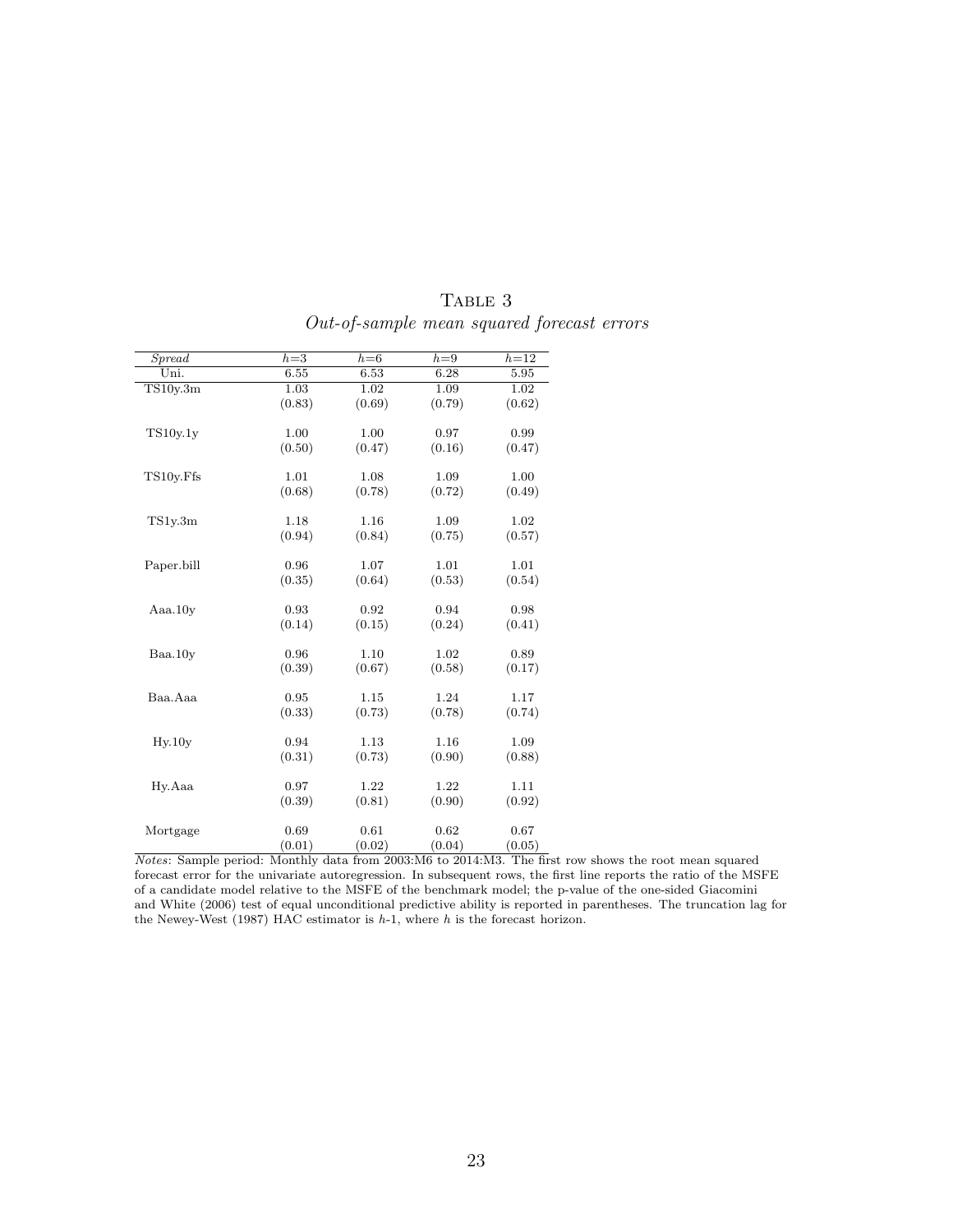| Spread     | $h=3$    | $h=6$  | $h=9$    | $h=12$ |
|------------|----------|--------|----------|--------|
| Uni.       | 6.89     | 7.12   | 7.11     | 6.85   |
|            | 6.17     | 5.79   | 5.11     | 4.57   |
| TS10y.3m   | 1.08     | 1.07   | 1.19     | 1.12   |
|            | 0.96     | 0.92   | 0.87     | 0.76   |
|            | (0.10)   | (0.03) | (0.05)   | (0.03) |
| TS10y.1y   | 1.03     | 1.03   | 1.02     | 1.06   |
|            | 0.96     | 0.95   | 0.87     | 0.80   |
|            | (0.27)   | (0.21) | (0.13)   | (0.04) |
| TS10y.Ffs  | 1.08     | 1.21   | 1.23     | 1.11   |
|            | 0.93     | 0.87   | 0.75     | 0.70   |
|            | (0.04)   | (0.04) | (0.04)   | (0.05) |
| TS1y.3m    | $1.30\,$ | 1.29   | 1.19     | 1.11   |
|            | 1.03     | 0.94   | 0.86     | 0.75   |
|            | (0.30)   | (0.27) | (0.40)   | (0.57) |
| Paper.bill | 0.92     | 0.89   | 0.88     | 0.92   |
|            | 1.02     | 1.37   | $1.30\,$ | 1.27   |
|            | (0.33)   | (0.38) | (0.41)   | (0.42) |
| Aaa. $10y$ | 1.05     | 0.99   | 1.04     | 1.09   |
|            | 0.77     | 0.81   | 0.71     | 0.66   |
|            | (0.11)   | (0.27) | (0.32)   | (0.09) |
| Baa.10y    | 0.88     | 0.84   | 0.89     | 0.93   |
|            | 1.08     | 1.55   | 1.35     | 0.77   |
|            | (0.50)   | (0.36) | (0.47)   | (0.64) |
| Baa.Aaa    | 0.84     | 0.84   | 0.85     | 0.86   |
|            | 1.10     | 1.68   | 2.14     | 2.03   |
|            | (0.23)   | (0.21) | (0.22)   | (0.26) |
| Hy.10y     | 0.91     | 0.92   | 1.04     | 1.11   |
|            | 0.98     | 1.50   | 1.44     | 1.04   |
|            | (0.86)   | (0.60) | (0.41)   | (0.34) |
| Hy.Aaa     | 0.94     | 0.94   | 1.03     | 1.08   |
|            | 1.01     | 1.70   | 1.64     | 1.19   |
|            | (0.92)   | (0.55) | (0.39)   | (0.35) |
| Mortgage   | 0.76     | 0.70   | 0.70     | 0.73   |
|            | 0.59     | 0.47   | 0.43     | 0.51   |
|            | (0.04)   | (0.13) | (0.22)   | (0.25) |

TABLE 4 Tests of equal conditional predictive ability

Notes: The first period runs from 2003:M6 to 2008:M11 and the second from 2008:M12 to 2014:M3. The first row provides the root MSFE for the univariate autoregression in the two sample periods. In subsequent rows, the first line reports the MSFE of a candidate model relative to the MSFE of the benchmark model in the first period; the second line reports the relative MSFE in the second period; the p-value of the Giacomini and White (2006) test of equal conditional predictive ability is reported in parentheses. The test function is  $h_t = (1, ZLB_t)'$ , where  $ZLB_t$  is a dummy variable taking the value of one when the ZLB restriction is binding (2008:M12—2014:M3) and zero otherwise.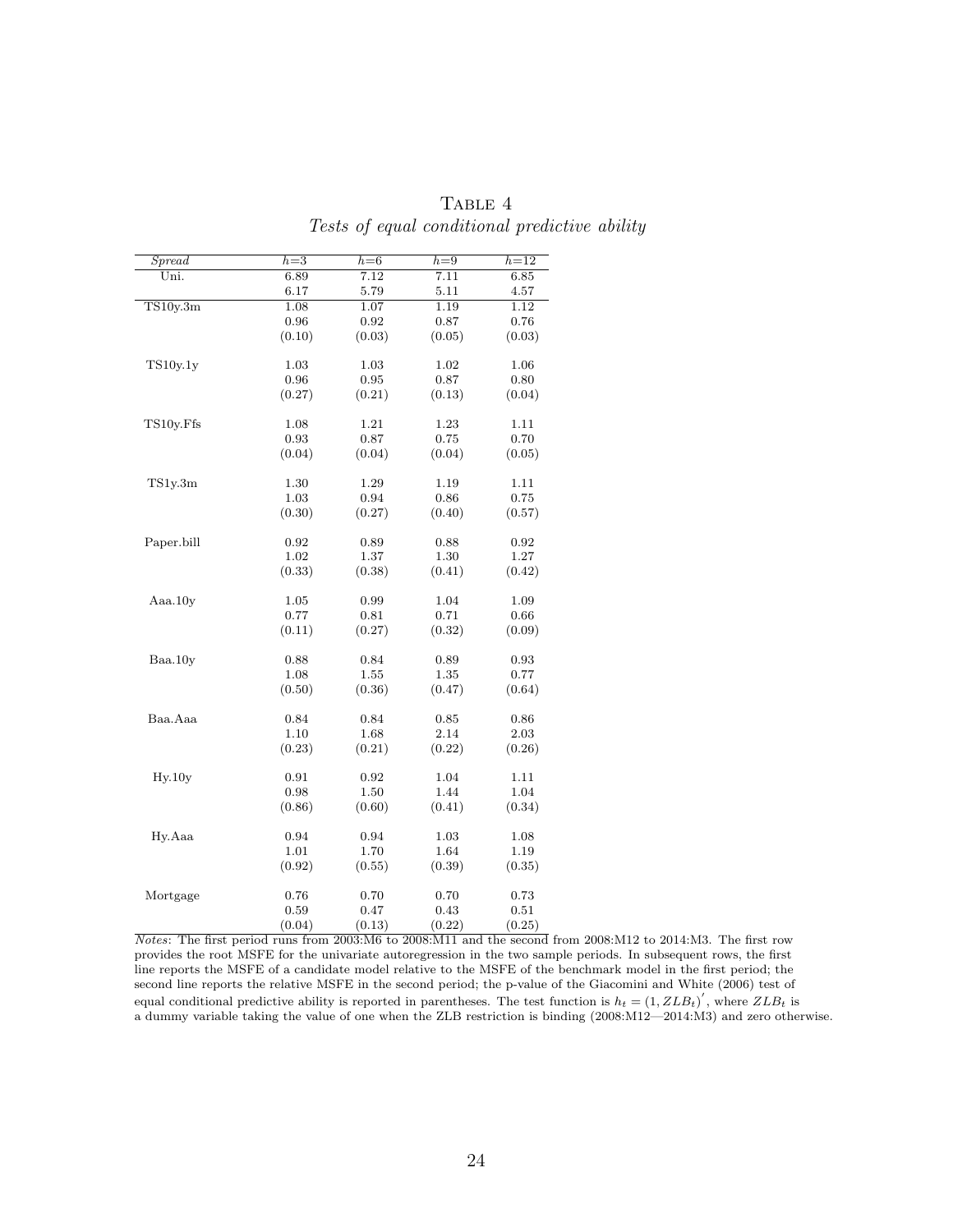Figure 1. Treasury rates since 2000



Notes: Sample period 2000:M1—2014:M3. The data are extracted from the Federal Reserve Economic Data (FRED) (Federal Reserve Bank of St. Louis).